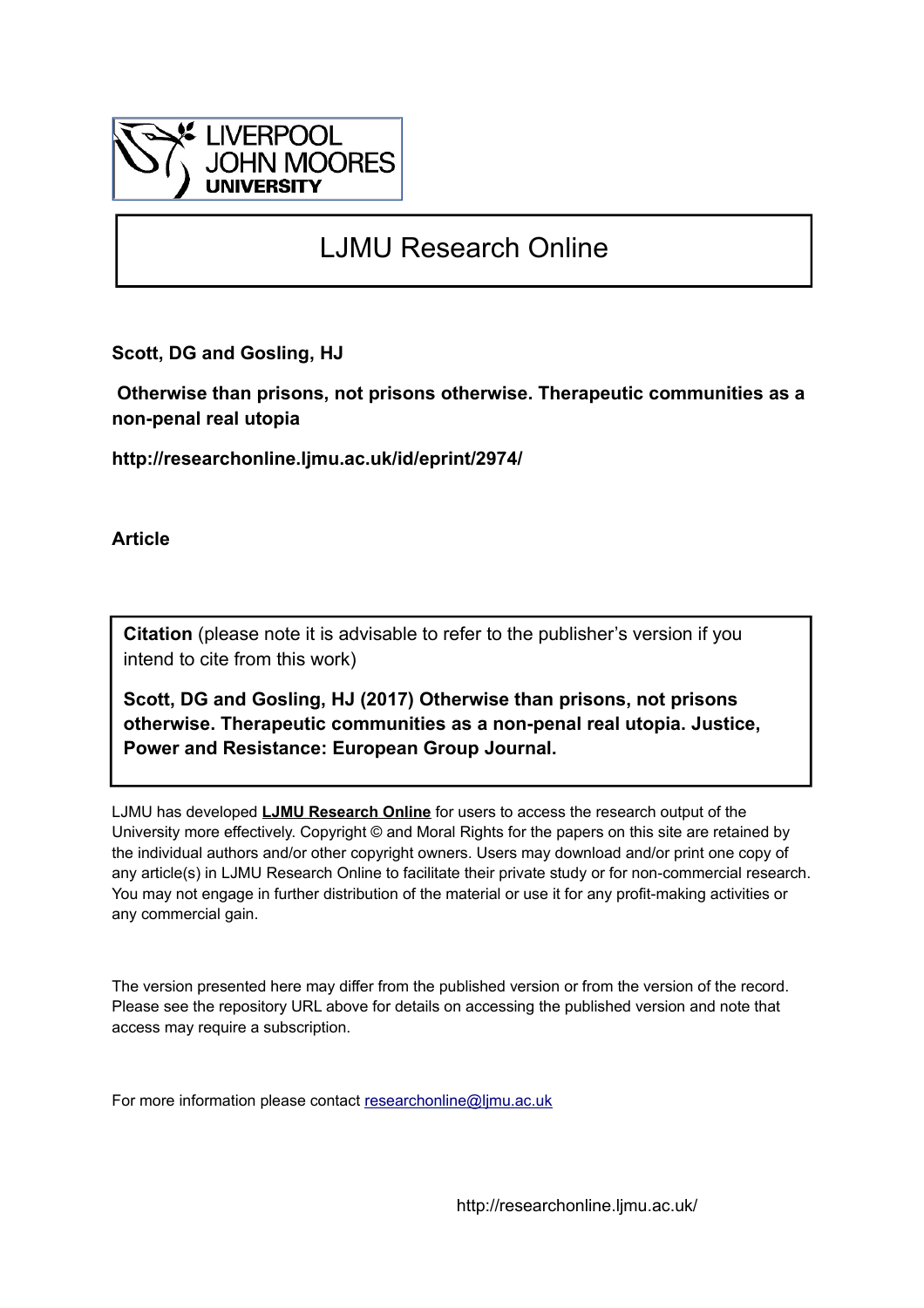## *Otherwise than prisons, nor prisons otherwise: Therapeutic Communities as non-penal real utopias* David Scott and Helena Gosling

### **Abstract**

*The aim of this paper is to critically engage with the idea that Therapeutic Communities (TCs) can be promoted in England and Wales as a radical alternative to prison for substance*  users who have broken the law. After grounding the discussion within the normative *framework of an 'abolitionist real utopia' (Scott, 2013), the article explores the historical and theoretical underpinnings of TCs. Existing literature advocating TCs as a radical alternative to imprisonment is then reviewed, followed by a critical reflection of TCs' compatibility with the broader values and principles of an abolitionist real utopia. To conclude, the article suggests that although TCs could be a plausible and historically immanent non-penal real utopia for certain people in certain circumstances, we must not lose focus of wider social inequalities.*

#### **Introduction**

Prisons are profoundly dehumanising institutions filled with socially disadvantaged people who have experienced multiple forms of social exclusion. Despite the best of intentions of those hoping to find some virtue in the current incarceration binge, the punitive-rationale, which underscores prisons' very existence, inevitably undermines humanitarian attempts to bring about desired personal transformations or tackle social exclusion (Scott, 2008). What we urgently require is recognition that the prison as place not only reflects, but perpetuates, social inequalities. At the same time, we need plausible and historically immanent radical alternatives that can reach beyond hegemonic neo-liberal and penal logics currently informing policy, and offer a new way of responding to troubled individuals. Such radical alternatives must engender both the humanitarian impulse *to engage right now* with the tragedies of imprisonment and social injustice, but also be something that maintains fidelity with, and commitment to, the wider idealised aspirations of living in a world without prisons and the deep-seated social inequalities they mirror.

There are many difficulties when attempting to promote alternatives to prison, varying from net widening, where alternatives become add-ons to existing sentences, to falling through the net, where people are abandoned and neglected and nothing is done to help them. Radical alternatives must be able to incorporate both an engagement with the problems and possibilities of our historical moment, whilst simultaneously disrupting punitive and other ideologies which facilitate social inequalities. They must also be *genuine alternatives*, for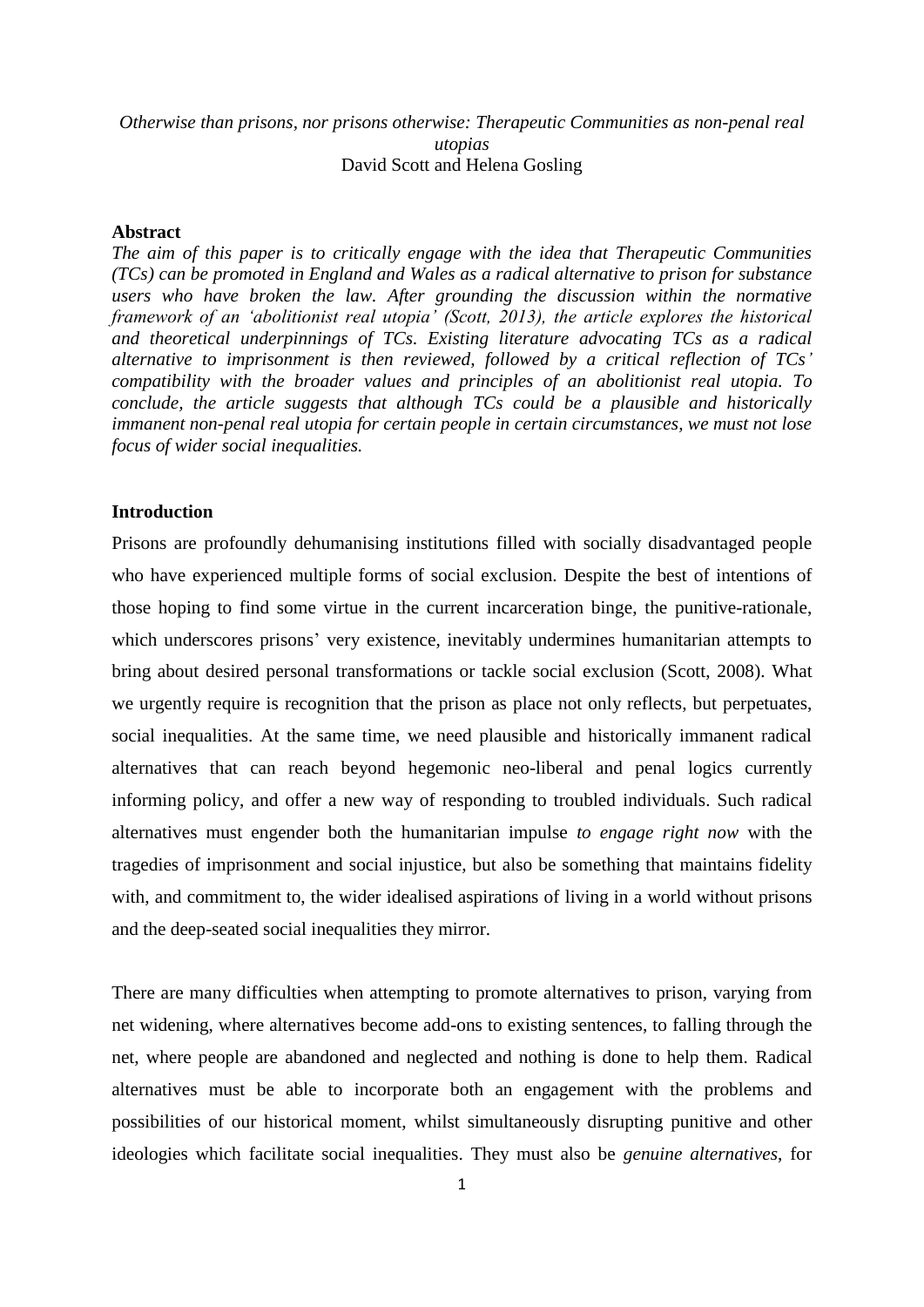only then, when coupled with policies promoting social inclusion and social justice, can they meet the criteria of an abolitionist non-penal real utopia (Scott, 2013).

In this article we consider whether Therapeutic Communities (TCs) can be promoted for substance-using lawbreakers as part of a wider abolitionist strategy aiming to reduce social harms and challenge social and economic inequalities. The article starts by outlining the normative framework of an abolitionist real utopia before moving on to critically explore the historical and theoretical contexts of TCs. The discussion then turns to the existing literature on TCs as an alternative to penal custody. At that point we evaluate whether TCs are compatible with the values and principles of an abolitionist real utopia. The article concludes that whilst there is no blanket alternative to prison, and no single answer to the way society responds to lawbreakers whose offending behaviour is influenced by substance use, TCs can be part of the solution, but they must be coupled with other interventions tackling structural inequalities grounded in the principles of social justice.

#### **An Abolitionist Real Utopia**

Prisons are inherently problematic institutions – they are places of interpersonal and institutional violence and legal, social and corporeal death – and these terrible outcomes are structured within the very fabric of penal institutions (Scott and Codd, 2010; Scott, 2015). It is possible that prisons can offer a place of reflection and refuge for a few people when all other options have failed but, given the deprivations, pains and iatrogenic harms that underscore daily prison regimes, these cases are the exceptions that prove the rule. Yet for penal abolitionists, critique is never enough. Abolitionists must be prepared to advocate constructive and radical alternatives to penal rationale. Such alternatives must be realistic and pragmatic, whilst at the same time be consistent with idealistic and utopian visions – a position which has been referred to as an 'abolitionist real utopia' (Scott, 2013).

In short, an abolitionist real utopia promotes visions of radical alternatives grounded in the following five normative principles that build upon continuities and possibilities in our historical conjuncture. A radical alternative must: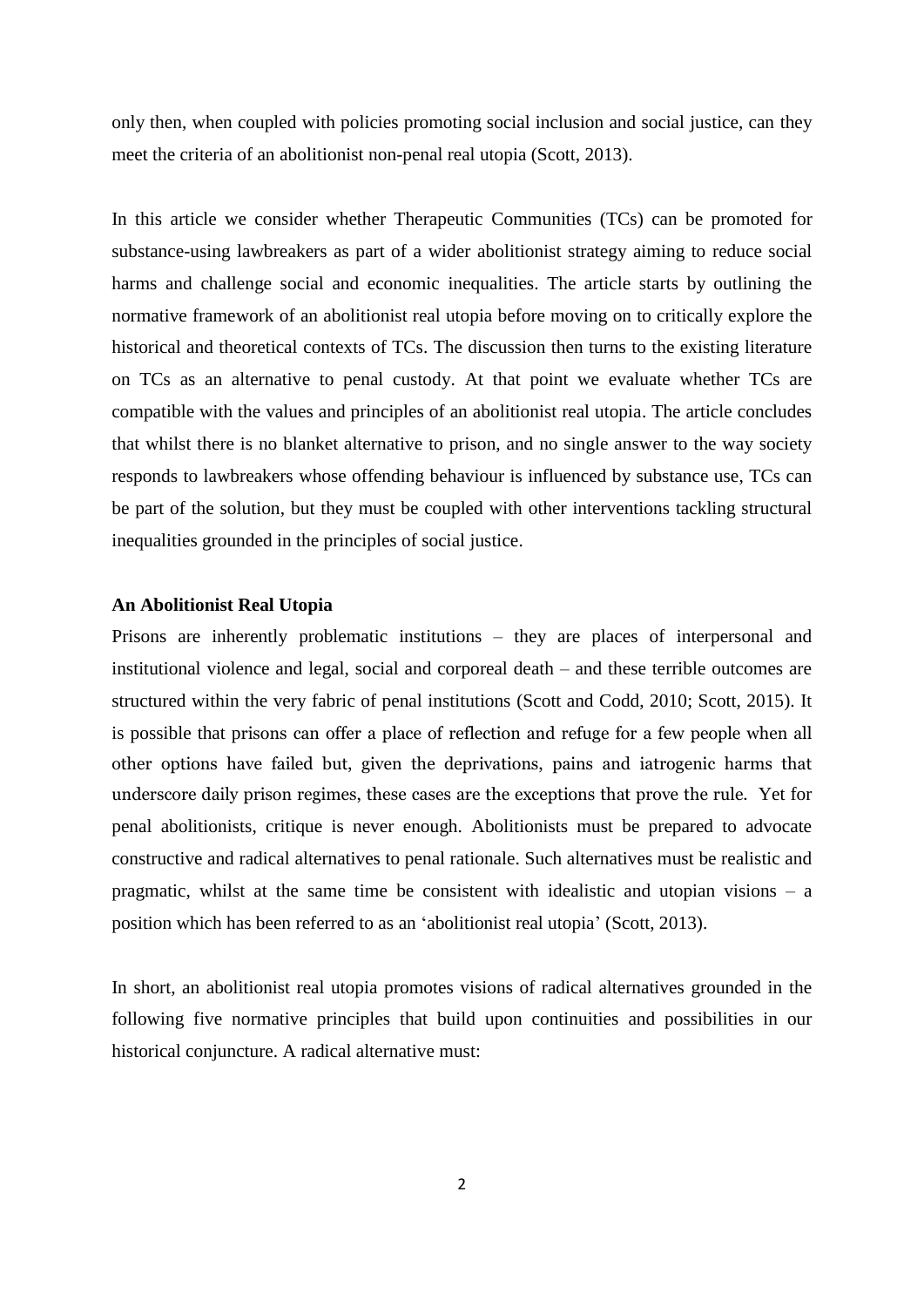### 1. *Compete with a prison sentence.*

Radical alternatives must implicitly or explicitly compete with, and contradict, current penal ideologies, discourses, policies and practices (Mathiesen, 1974). Alternatives must be competitive with the institutions of the criminal process by promoting interventions that are grounded in historically immanent potentialities, whilst simultaneously possessing an emancipatory logic that contradicts current practices of repression and pain infliction. Those in power must find it difficult to ignore or dismiss the proposed radical alternative but at the same it must be impossible for them to re-appropriate the alternative within the logic of the penal-rationale. The justification of a radical alternative must also be strong enough so that it can be considered a genuine alternative to a prison sentence.

#### 2. *Be otherwise than prison.*

To avoid net widening, the radical alternative must directly replace a punitive sentence of the criminal courts. Interventions should not be considered 'add ons' or initiated alongside existing penal practices. They must be deployed in place of a prison sentence that would otherwise have been sanctioned against a given individual.

## *3. Be a non-coerced intervention allowing meaningful participation.*

In conjunction with the above human rights standards, genuine radical alternatives must be non-coercive and demonstrate they can be a productive and meaningful way of addressing problematic behaviours, conflicts and troublesome conduct. As such, radical alternatives must adhere to democratically accountable values and principles requiring unhindered participation; recognition of the validity all voices; and facilitate a role in decision-making processes.

### *4. Safeguard human dignity and minimise human suffering.*

Radical alternatives must have a non-punitive ethos aiming to uphold, respect and protect the intrinsic worth and value of human beings. There must be no violations of human dignity, nor should the intervention create stigma, injury or harm. The radical alternative must therefore be *better* than prison, which is a place of pain, blame and death. These human rights standards place certain ethical boundaries upon interventions and help steer us towards alternatives that can reduce rather than create unnecessary human pain and suffering. To avoid an unintentional or hidden escalation of harms, radical alternatives must have sufficient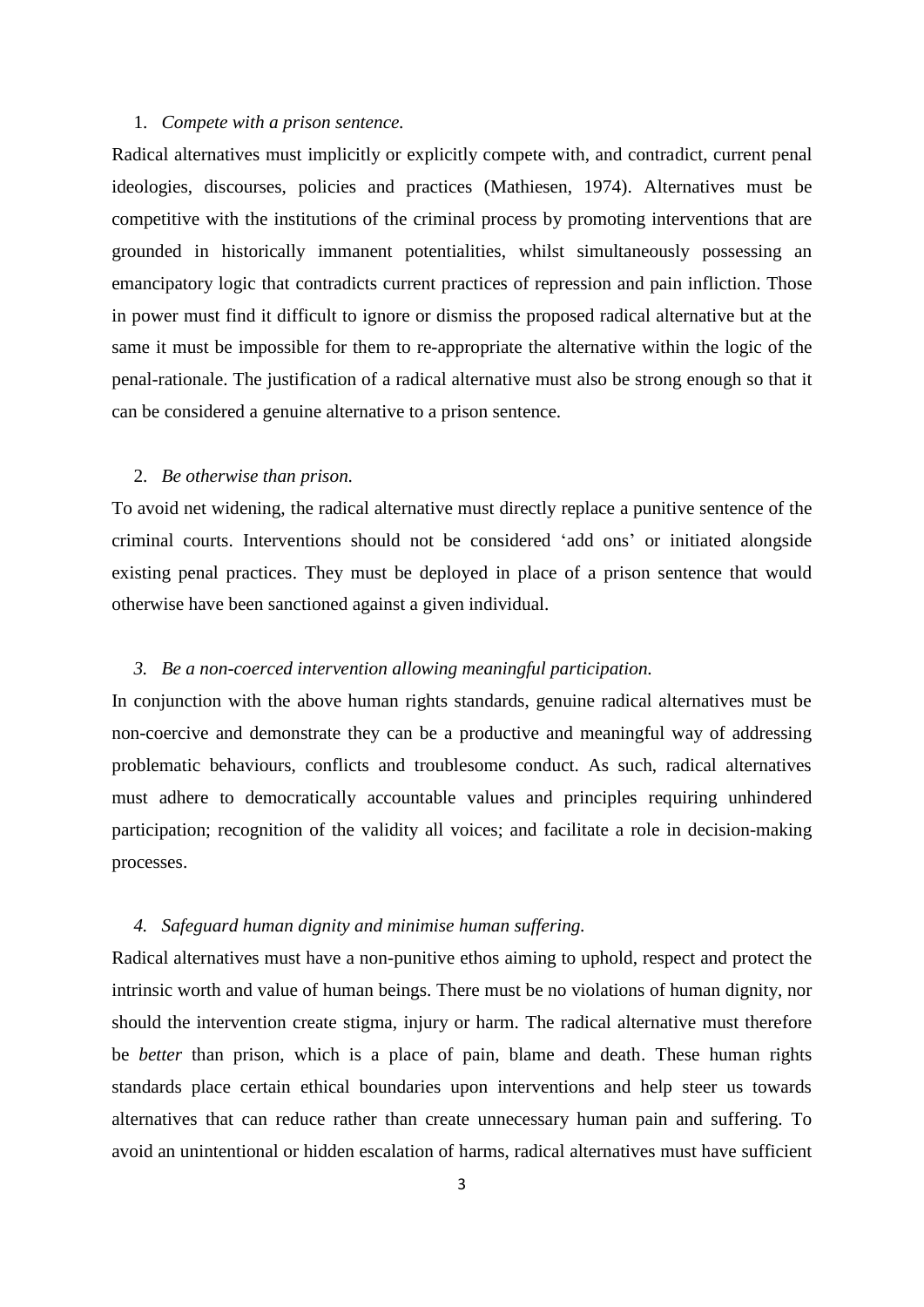transparency, procedural safeguards and be rooted in the principles of fairness, openness, equality and legal accountability. Care should therefore be taken to ensure that any proposed alternative intervention for handling conflicts does not become a form of punishment in disguise. Importantly, the alternative must be otherwise than prison, not a prison otherwise.

### 5. *Promote (or at very least not inhibit) social justice.*

A radical alternative must look to facilitate, and not prevent, the promotion of social justice. An abolitionist real utopia is a form of emancipatory knowledge that challenges inequality, unfairness and injustice. This requires not only problematising the current application of the criminal label, which overwhelmingly punishes the poor, disadvantaged and vulnerable, but also actively promoting interventions which reduce social inequalities and aim to meet human need (Scott, 2013). Radical alternatives to prison must (at the very least) not impinge upon such interventions.

The following analysis explores whether TCs can be advocated as an abolitionist real utopia. In so doing, we appraise the reality and potential of the TC to meet the five normative values outlined above by considering the following key questions: Can TCs incorporate both an engagement with the problems and possibilities of our historical moment, and possess an emancipatory logic contradicting institutions and practices of penal repression? Are TCs genuine alternatives to penal custody? Do TCs adhere to values and principles safeguarding human dignity and reducing human suffering? And do TCs facilitate or hinder social justice? To answer these questions, we first explore the meanings, origins and theoretical priorities of TCs.

## **Origins of the TC**

Generally speaking, each TC forms a miniature society in which staff and clients are expected to fulfil distinctive roles that are designed to support the transitional process individuals embark upon during their residency (Gosling, 2015). Although day-to-day activities vary depending on the population served and the setting of the programme, all TCs use a holistic approach based on principles of self-help and mutual aid.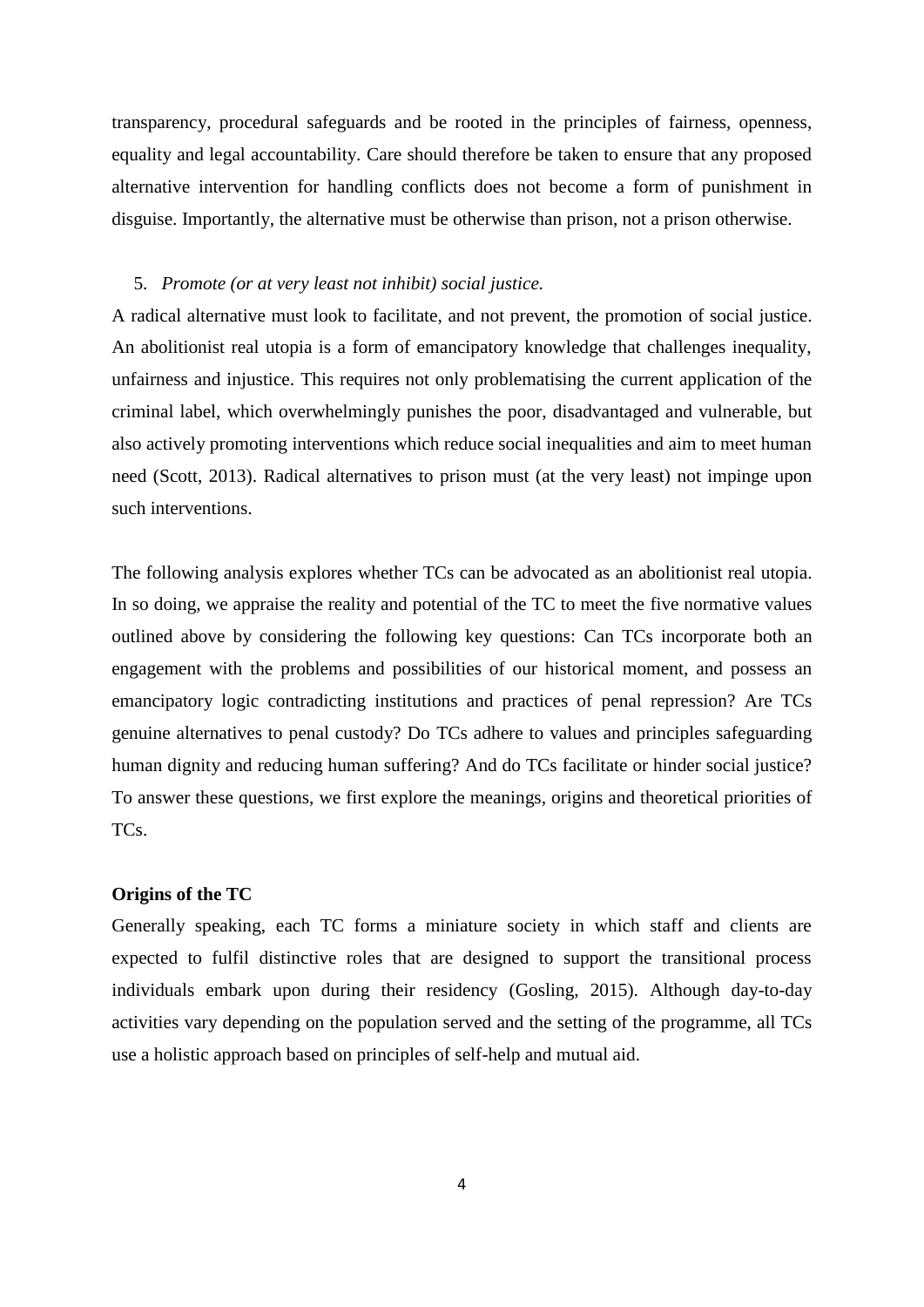The origins of the TC can be traced to two independent movements: the 'democratic' and the 'hierarchical'<sup>1</sup>. The democratic TC was developed at the Henderson Hospital, England during the 1960s, and specialised in supporting individuals with moderate to severe personality disorders, as well as those with complex emotional and interpersonal issues. Generally speaking, the democratic TC provides a psychosocial approach, which is intended to help troubled individuals understand and, as far as possible, lessen or overcome their psychological, social and/or emotional issues and difficulties (Stevens, 2013).

The hierarchical TC is derived from Synanon, San Francisco, which comprised a self-help community for substance users, established by Charles Dederich in 1958. The hierarchical TC is a psychosocial intervention which uses self-help and behaviour modification techniques to help individuals address underlying issues and difficulties that surround their substance use (Perfas, 2004). Given our focus on substance use, we explore only the priorities and values found in the hierarchical TC.

At first glance, the TC's historical origins do not look overly promising. Charles Dederich practiced a highly confrontational brand of therapy built on an autocratic, family surrogate model that required a high level of self-disclosure (Perfas, 2004). An individual's needs were met through total participation in Synanon, and individual roles and responsibilities evolved to serve the maintenance of the Synanon community. Clients were required to conform to rules, norms and expectations that detailed how to behave, and to uphold pre-determined values that applied to everyday life, from getting up in the morning to relaxing in the evening (Kennard, 1998).

A wide range of methods, such as reward and sanction systems, peer pressure and encounter groups were employed to introduce conformity and commitment to the rules and regulations. Rather problematically, in the late 1970s, completion of Synanon was abolished as Dederich redefined addiction as a terminal disease that could only be arrested by sustained participation in the community (White, 1998). This shift marked the beginning of the end of Synanon, as its earlier ethos gave way to the development of a community that introduced a greater degree of coercion and a series of loyalty tests which drove out all but the most

 $\overline{a}$ 

<sup>1</sup> Although it is becoming increasingly difficult to distinguish between the two traditions, the hierarchical TC typically provides a more 'hierarchical' and structured treatment environment, whereas the democratic tradition prioritises a more collective 'democratic' treatment approach.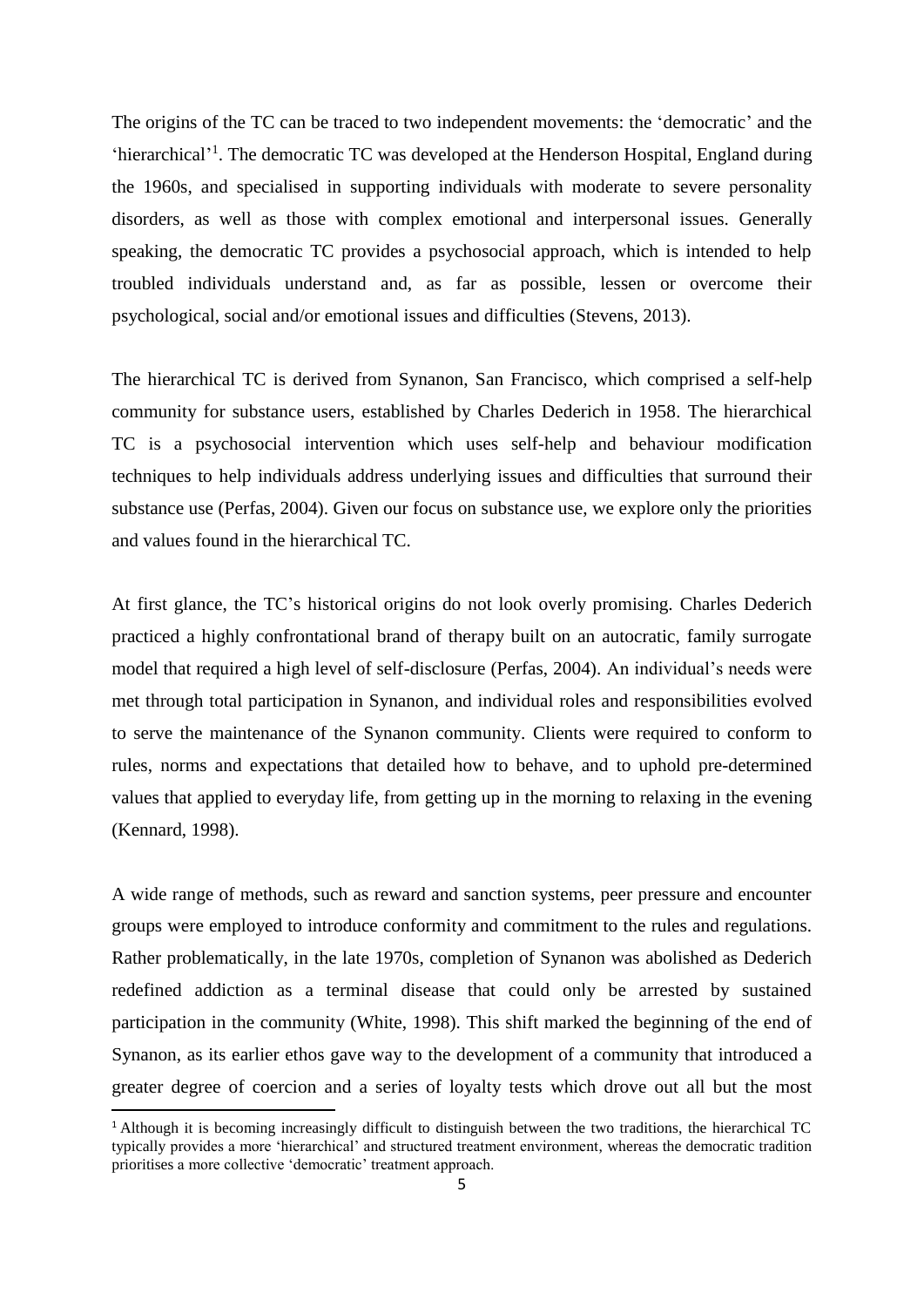committed residents (White, 1998). The authoritarian communitarian nature of Synanon and other early TCs has quite rightly evoked much criticism (Waldorf, 1971; Sugerman, 1986; Kooyman, 1986, 1993; White, 1998; Gosling, 2015). It is the alternative models which subsequently evolved in the TC movement that offer a firmer ground for inclusion within an abolitionist real utopia manifesto.

In 1968, Dr Ian Christie converted a ward of St. James Hospital, Portsmouth into Europe's first hospital-based TC for substance use. At around the same time, Professor Griffith Edwards of the Maudsley Hospital Addiction Unit established the Featherstone Lodge TC and Dr Bertram Mandelbrote created a TC in the Littlemore Hospital in Oxford. Hospitalbased TCs were a result of a group of British psychiatrists who had been inspired by visits to Daytop Village and the Synanon-influenced Phoenix House in New York. Although essentially inspired by the American movement, European TCs went on to develop their own identity due to strong opposition to the harsh confrontation of residents and demoralising learning techniques that had taken place in Synanon. This dissatisfaction led to the development of a European TC that provided a more balanced and supportive dialogue between clients and staff (Broekaert, Vandevelde, Schuyten, Erauw and Bracke, 2004; Broekaert, 2006; Goethals *et al.,* 2011; Vanderplasschen *et al.*, 2014), and thus was much more in line with the normative framework of an abolitionist real utopia.

The residential TC identifies itself as an abstinence-based programme, providing a stark contrast to programmes available during the 1970s that sought to limit the harm that emerged from substance use<sup>2</sup>. During this time, heroin use, which was associated with American jazz music and Hollywood films, was at the centre of British public and political concern. It is perhaps unsurprising then that an American programme, such as the TC, was integrated into the British alcohol and drug treatment system with relative ease, accounting for approximately half the 250 residential beds in Britain by the end of the 1970s (Yates, 1981, 2002, 2003).

When the hierarchical TC first emerged, the notion that a group of substance users could manage and control their own recovery was greeted with scepticism by mainstream alcohol and drug services (Yates, 2003; Broekaert *et al.,* 2006; Yates, 2012). Despite initial and

**.** 

<sup>2</sup> For example, substitute prescription programmes and needle exchange schemes.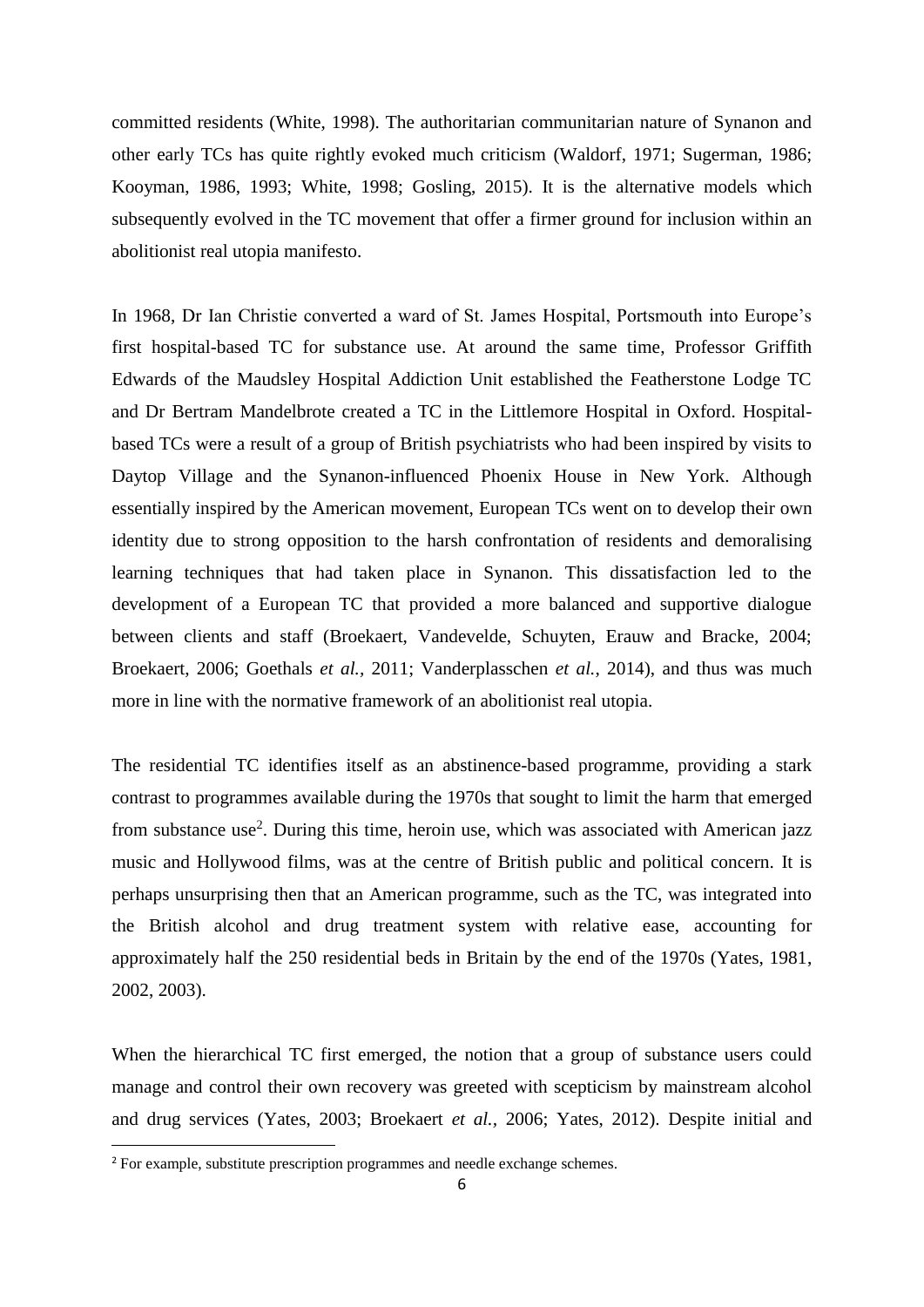continuing scepticism from Europe's mainstream alcohol and drug treatment culture, the TC survived the test of time. The programme is a well-established self-help modality in countries such as Italy, Greece, Spain, Portugal, Lithuania, Hungary and Poland; with more than 1,200 TCs across Europe alone (Vanderplasschen *et al.,* 2014).

Despite divergent origins, philosophies, clientele and settings, the democratic TC and hierarchical TC are considered to be vanguards of new and alternative therapies for individuals who have mental health or substance use issues (Rawlings and Yates, 2001). Since the inception of the TC there has been great debate about whether hierarchical TCs are similar to or significantly different from their democratic cousin (Glaser, 1983; Sugarman, 1984; Lipton, 1998; Lipton, 2010; Stevens, 2013). There is, however, a general agreement that TCs:

…. share an encouragement of residents' active involvement in, and responsibility for, the day-to-day running of the TC; a respect for the social learning and behavioural reinforcement that occurs naturally in the course of communal living. (Stevens, 2013:14)

We now turn to a discussion of the TCs' theoretical and methodological priorities and their relationship to the normative framework of an abolitionist real utopia.

#### **The theoretical priorities of the TC**

For George DeLeon (2000), the first research director at Phoenix House New York and foremost evaluator of the TC for substance use, the theoretical priorities of the day-to-day workings of a TC can be separated into three distinct parts.

## 1. *View of the Disorder.*

For DeLeon (2000), substance use is a disorder of the whole person affecting some, if not all, areas of functioning. Although substance users cite a variety of reasons and circumstances as to why they use substances, TCs emphasise that individuals must recognise how they have contributed to the problems that they are experiencing and develop coping strategies to manage potential future problems.

### *2. View of the Person.*

According to DeLeon (2000), substance users characteristically display a variety of cognitive deficits such as poor awareness, difficulty in decision-making and a lack of problem-solving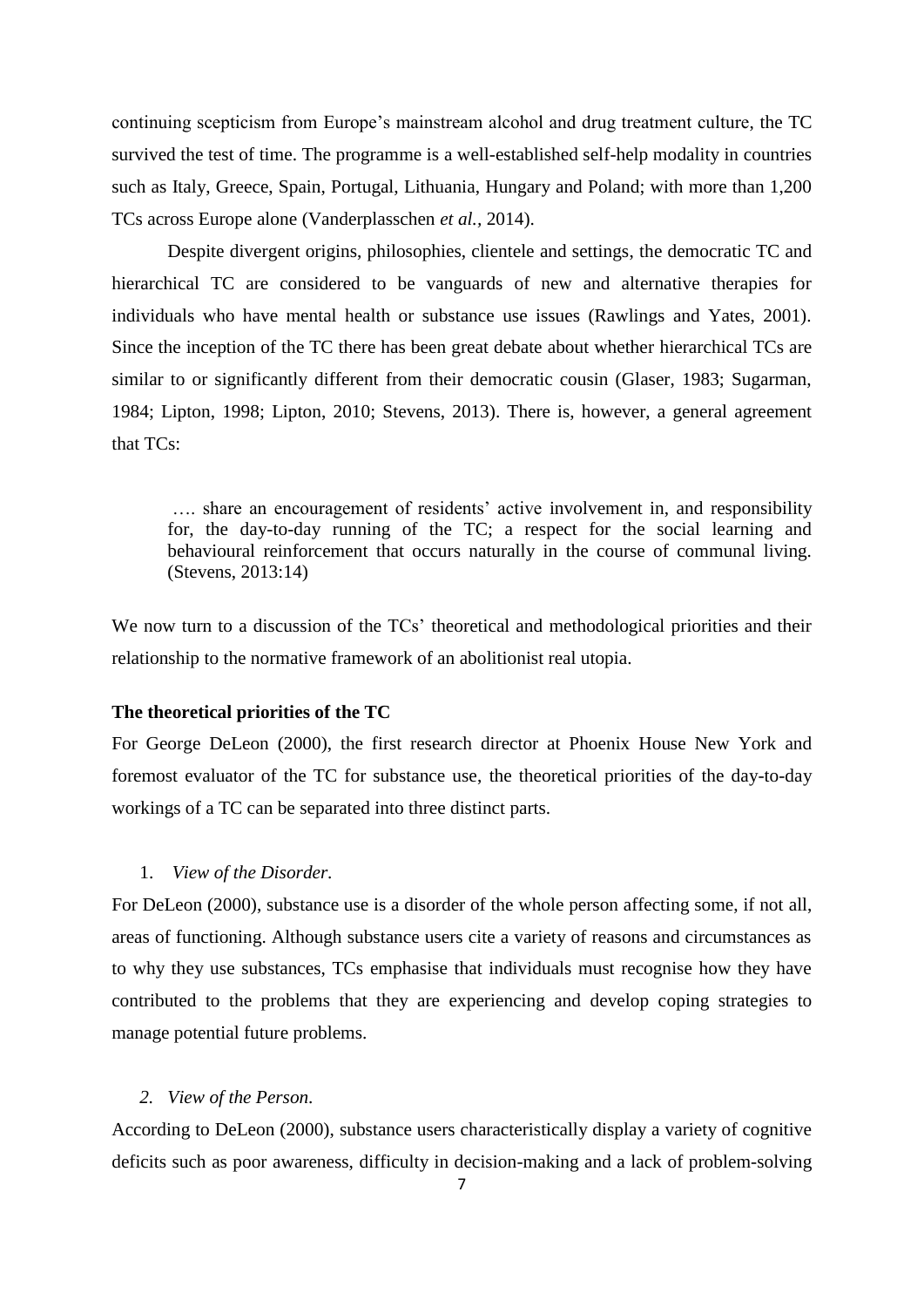skills. In addition to these cognitive characteristics, substance users commonly display difficulties in how they see themselves in relation to their personal self-worth and as members of society with self-regulation, as well as how they communicate and manage feelings. Although the origins of an individual's experienced and displayed trust issues are multifaceted, they typically reflect social and psychological influences such as histories of unsafe and abusive families, poor parental models of trust and negative socialisation. The problem is not only in an individual's inability to trust others, but the inability to trust themselves and their own feelings, thoughts and decisions (DeLeon, 2000).

## *3. View of Recovery and Right Living.*

Despite the various social and psychological backgrounds that substance users have, the fundamental goal of recovery in a TC remains the same: to learn or re-learn how to live without substances. According to the TC perspective, recovery is a gradual process of multidimensional learning involving behavioural, cognitive and emotional change (DeLeon, 2000). Behavioural change refers to the elimination of asocial and antisocial behaviour and the acquiring of positive social and interpersonal skills. Cognitive change refers to gaining new ways of thinking, decision-making and problem-solving skills; and emotional change refers to the development of skills necessary for managing and communicating feelings. Right living means abiding by community rules, remaining substance free, participating in daily groups, meetings, work and therapeutic interventions. According to the TC perspective, the daily practice of 'right living' not only provides a positive prototype that can be referred to after separation from the TC but, given time, will evolve into a change in lifestyle and identity (DeLeon, 2000).

The term 'community as method' refers to the self-help approach used within a TC where it is the community itself that brings about change (De Leon, 2000: 92). Community as method means encouraging residents to use their time constructively by teaching them how to learn about themselves and bring about personal change. These strategies and interventions place demands on the individual by expecting them to participate, behave appropriately and respect the rules of the programme. Being a member of a TC means that every individual is expected to monitor, observe and provide feedback on each other's behaviour, attitude and personal change. Residents are part of the programme 24 hours per day, 7 days a week, and are observed in everything that they do: work, leisure, peer interactions, group participation and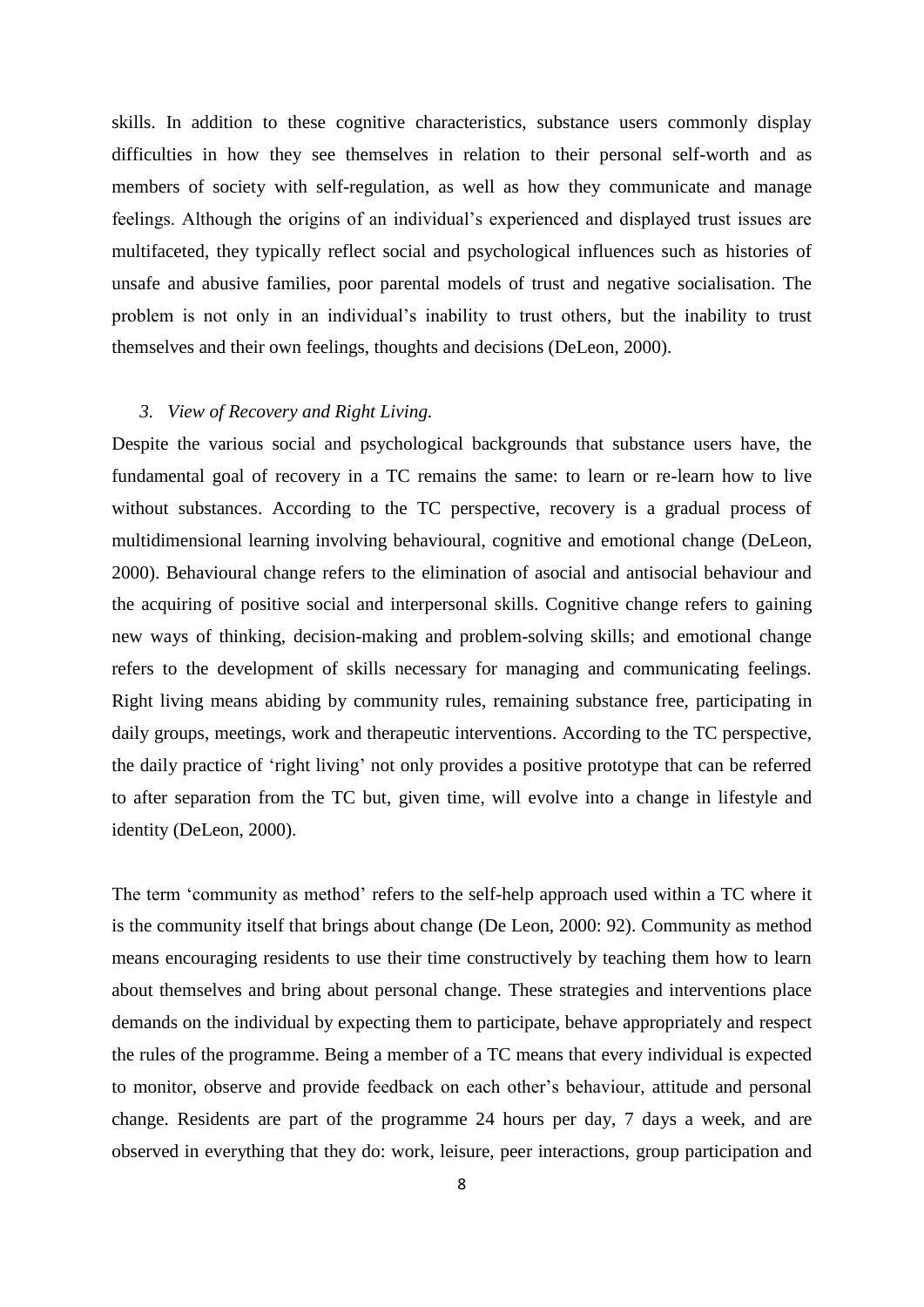so on. It is through these observations that a picture emerges of residents' behaviours and attitudes, which need to be challenged and developed. The fundamental assumption that underlies the community as method approach is that residents obtain maximum therapeutic and educational impact when they meet community expectations and use the peer community to change themselves (DeLeon, 2000).

#### **TCs as a radical alternative to prison**

We have explored the historical foundations and theoretical assumptions underscoring the TC. What is now required is some consideration of the evidence that TCs can be a plausible (effective) historically immanent alternative to custody. The first thing to note is the relative scarcity of research exploring the possibility of TCs as an alternative to prison for people with substance use issues. Below is a brief overview of the literature over the last few decades.

Exploring the importance of interventions other than prison, a longitudinal study by Bale et al (1980) compared the effectiveness of three residential TCs and an outpatient methadone maintenance programme for 585 male veterans addicted to heroin. The study's conclusions confirmed that therapeutic interventions could be much more progressive and appropriate than a prison sentence. In short, Bale et al (1980) discovered that when compared to those who received either no treatment or only limited forms of detoxification, those who had been in a TC or methadone treatment for over seven weeks were not only less likely to be convicted of a serious crime, use heroin or subsequently receive a prison sentence, but were also more likely to be in education or employment. A few years later, Wilson and Mandelbrote (1985) conducted a ten year follow-up study on Ley Community in Oxford (UK). Rather than using control groups, the authors compared the demography, criminal careers and substance usage of admissions from 1971 and 1973 with an analysis of the length of time people resided in the TC. On this basis, they found that programme involvement was the most significant factor in recidivism rates, arguing that residents who stayed for over six months had a reconviction rate of 15%, whereas for those who stayed for under a month, the figure rose to 85%. The most obvious and recurring problem with outcome measures such as (re)conviction and programme completion is the fact that such measures cannot provide definitive answers as to whether an individual has reverted back to substance use and/or participated in criminal activity.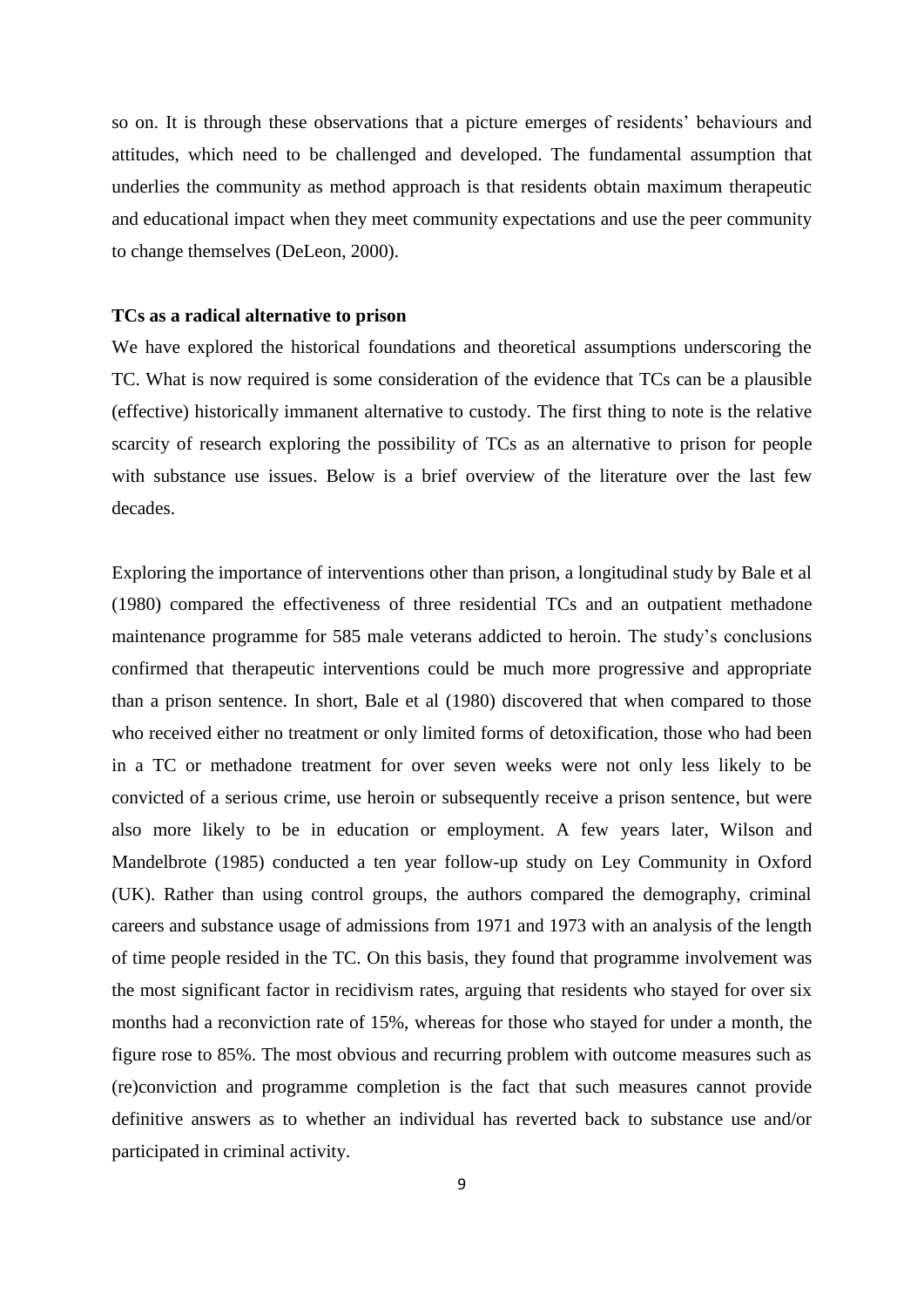In a similar vein, Nemes et al (1999) have examined the efficacy of providing Enhanced Abbreviated or Standard Inpatient and Outpatient treatment for substance users. The experiment randomly assigned 412 clients to two TCs, which differed primarily in planned duration. Findings suggest that a 12-month course of treatment, including at least 6 months in a TC followed by outpatient treatment, can produce marked reductions in substance use and 'crime' among persons who complete both phases. An additional study by Messina et al (2000) compared factors that predicted outcomes in men and women randomly assigned to two TCs differing primarily in length of inpatient and outpatient treatment. The results here showed that the predictors of outcome for men and women were the same regardless of gender. Results further suggested that longer residential programmes had a particularly beneficial impact on women. Furthermore, Farrall (2000) found that women participants of the CREST programme  $(n = 41)$  were statistically less likely to relapse on alcohol than the women in a work release programme or 'control group'  $(n = 37)$ .<sup>3</sup> Of the women participating in the CREST programme, only 39% relapsed. Taking specific drugs into account, women in CREST were significantly less likely to relapse on alcohol. Women in CREST were also more successful at forging some sort of social support system in the community.

Literature exploring the option of the TC in place of a prison sentence is very limited, particularly in the United Kingdom, but one such study was conducted by Lamb and Goertzel (1974) who undertook a detailed review of Ellsworth House rehabilitation programme in the US in the 1970s. Residents of Ellsworth House gained employment in the community whilst at the same time participating in a therapeutic programme. For the study, offenders already sentenced to a prison term of four months or more, were randomly assigned either to Ellsworth House or to a comparison group which remained in prison. Although the conclusions reached by Lamb and Goertzel (1974) were not decisively in favour of the TC over the prison (as recidivism rates were comparable for the two cohorts), the authors did find that the Ellsworth House group had a higher rate of employment upon release.

 $\overline{a}$ 

<sup>&</sup>lt;sup>3</sup>Although little insight is provided into the characteristics of the control group, it is important to recognise that the heterogeneity of the population served by a TC besides programme adaptation and modification means that establishing a true randomised control group is a complex, if not impossible, task.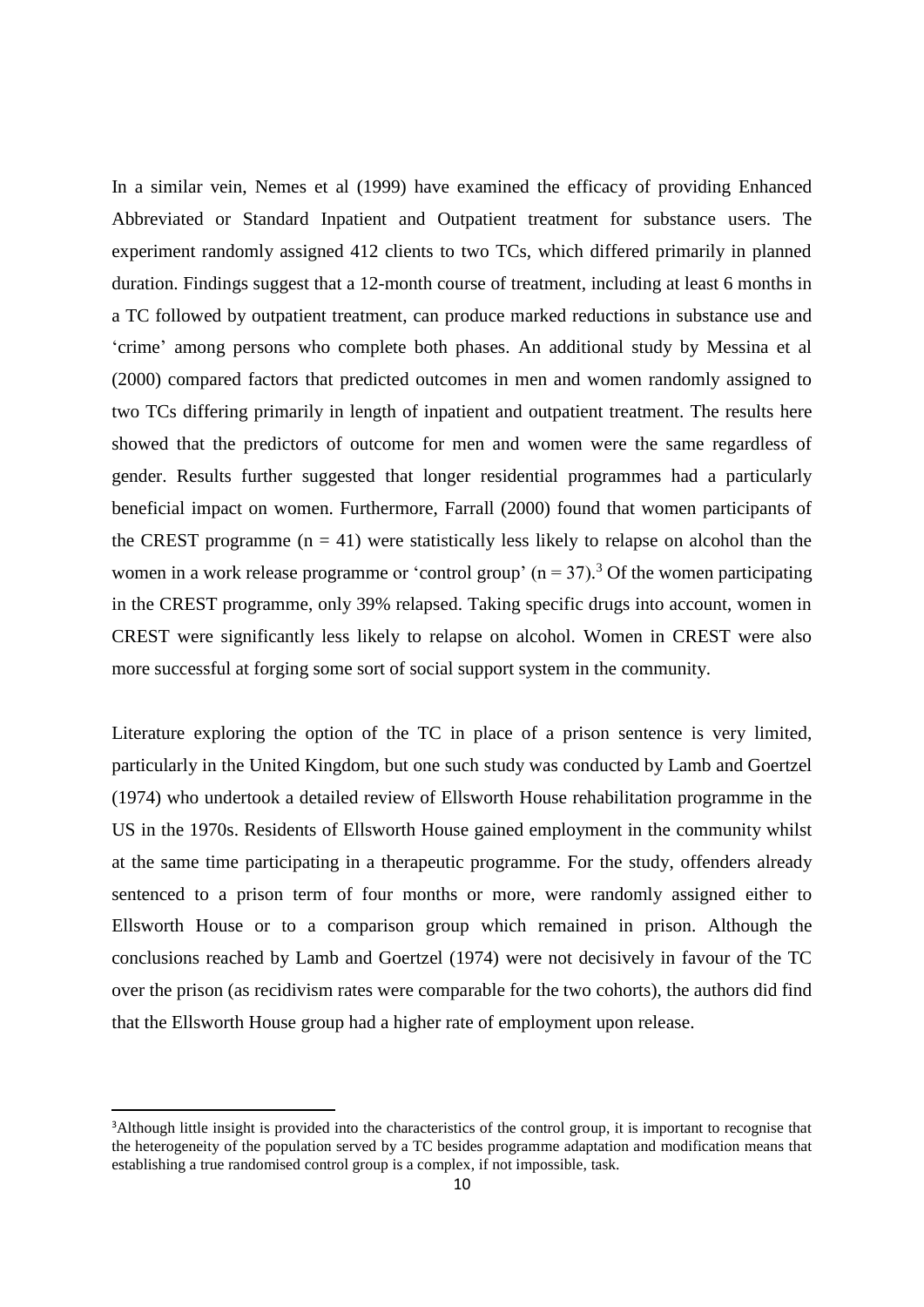There is a little more literature examining whether referral to a TC is an option better than a prison sentence. For example, Dynia and Sung (2000) provided a detailed review of the Drug Treatment Alternative to Prison (DTAP) programme in Brooklyn, New York in the 1990s. The DTAP runs from 15–24 months and follows a traditional TC structure. The DTAP includes individual, group, and family counselling sessions, vocational and educational courses and relapse prevention. Residents are helped to find a job and accommodation before they leave. The aim of this TC is to divert non-violent drug uses over the age of 18 away from prison and into residential services. The DTAP works on a 'sentence deferral system' so that, rather than being used as a replacement for a prison sentence, the accused must plead guilty before a referral is given. The guilty plea is conditional upon the offender completing the DTAP programme, for only then can it be withdrawn and the case dismissed. Belenko and colleagues (2004) also conducted longitudinal research on the DTAP in New York, finding that in comparison to the control group of prisoners, DATP residents were 56% less likely to be re-arrested; 60% less likely to be reconvicted; and 65% less likely to receive a new prison sentence.

Additional research by Zarkin and colleagues (2005) focused on the financial benefits of the DTAP in comparison to a prison sentence. The authors argued that while the DTAP costs on average \$40,718 per resident and \$50,886 per resident for those who complete it, the financial outlays of the DTAP were much lower than the average \$124,995 incurred in criminal justice costs. Zarkin et al. (2005) argue that over a six year period, \$7.13 million would have been saved if everyone in their comparison group had joined the DATP. It is also worthwhile mentioning here the study conducted by French et al (2002) which compared the economic benefits and costs of modified TC for homeless and 'mentally ill chemical abusers' (MICAs) relative to a comparison group. Data from the period 12 months pre-admission to the modified TC were compared to data from 12 months post-admission across three outcome categories: employment, criminal activity and utilisation of health care services. The economic costs of the average modified TC episode was \$20,361. The economic benefit generated by the average modified TC client was \$305,273 (French et al, 2002).

Despite the limited set of data available, there appears to be some evidence that TCs are cheaper, more humane and more effective in addressing substance use than prison. Whilst we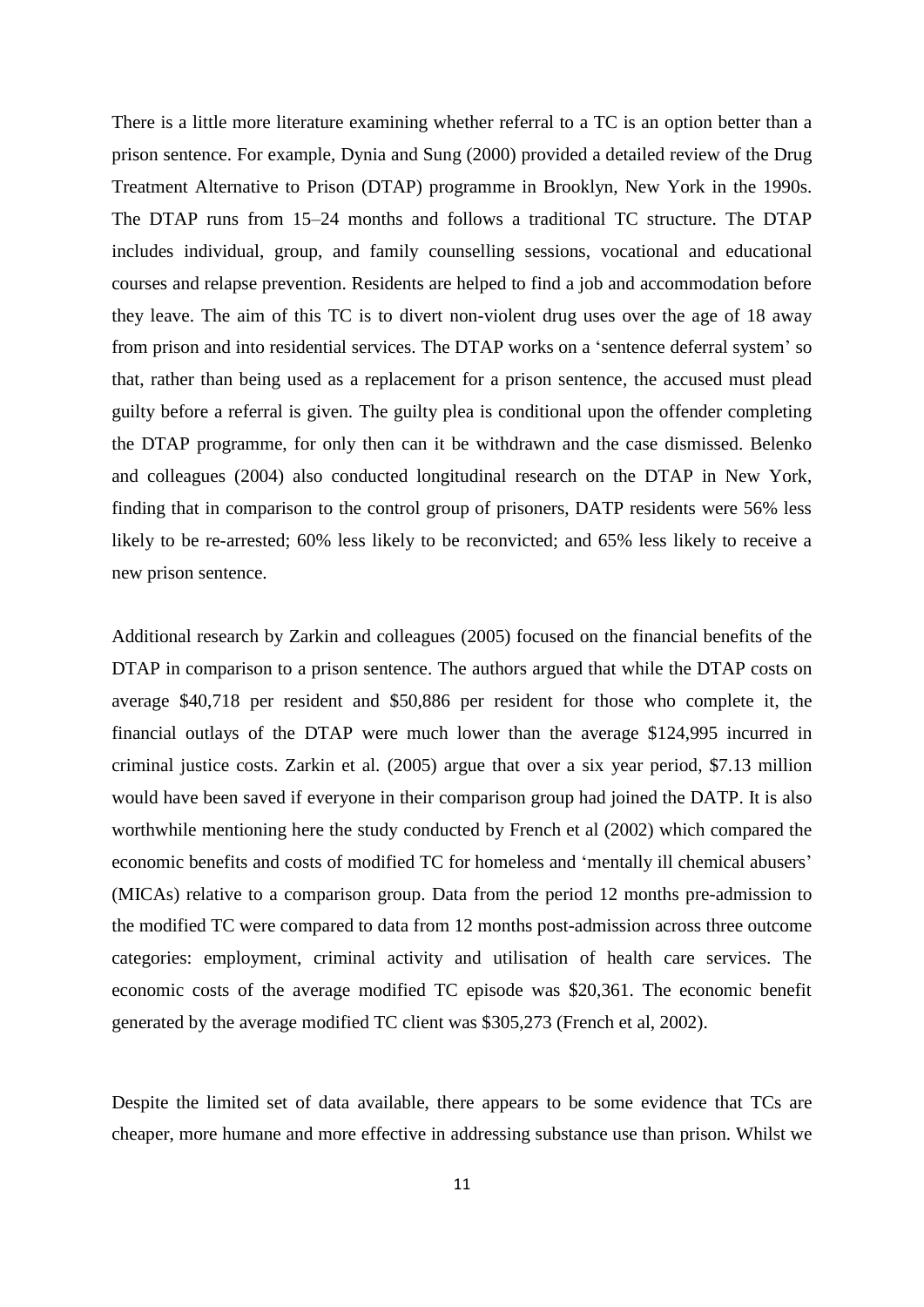acknowledge that such findings are provisional, they are promising and raise the question as to what findings might emerge if more substance users in England and elsewhere went to a TC rather than a prison. Yet we must caution against an overly optimistic appraisal. The vast majority of the problems facing substance-using lawbreakers are not due to personal inadequacies or failures of individual responsibility, but rather are structurally generated through the social and economic inequalities of neo-liberal capitalist societies. The divisions that really matter exist with regard to housing, health, transport, work, income and wealth. We must not be seduced into a medicalised illusion about the causes of distress, suffering and discontent which then obfuscates the broader structural contexts generating social harms (Illich, 1977; Scott and Codd, 2010; Rapey et al, 2011). Accordingly, the effectiveness of any therapeutic interventions, including the TC evaluation studies we have discussed above, must be contextualised within the hurt, trauma and injury generated by social inequalities and poverty; the notoriously weak and methodologically inconsistent scientific analysis of the treatment efficacy of therapy; and the fact there is much evidence which indicates that those who need help the most appear to benefit from therapy the least (Moloney, 2013). As Paul Moloney (2013: 93) pessimistically sums up:

There is no consistent, good quality evidence that any type of therapy can outperform a well-designed placebo, that any approach is reliably superior to another, or that any given set of curative ingredients outdo their competitors. Only one observation is upheld: that confident and emotionally warm professionals are more appreciated by their clients, and get better results, a statement that applies equally to politicians, salespeople and prostitutes**.** 4

#### **Can TCs be an abolitionist real utopia?**

**.** 

The commentary above has raised a number of questions which require further attention and deliberation. Of particular pertinence here is whether TCs can be promoted as part of a wider manifesto of an abolitionist real utopia? In other words, does the TC provide a historically

<sup>4</sup> We would like to reiterate the point made above regarding the limitations of evaluations on therapeutic interventions. Critics have identified that evaluative studies of treatment efficacy, such as those regarding people who have sexually offended, have tied themselves in knots by trying to deploy positivistic methodologies (for a critical review of literature on the effectiveness of treatment programmes for prisoners from a number of different social backgrounds see Scott and Codd, 2010). Yet we would not wish to be overly pessimistic. We would draw attention to voluntary programmes in the community that have been adopted throughout Europe for people who sexually offend, such as the interventions by the late Ray Wyre at the Gracewell Clinic in Birmingham in the 1980s; the work of the Lucy Faithful Foundation in UK; and the Prevention Project Dunkelfeld (PPD) in Germany.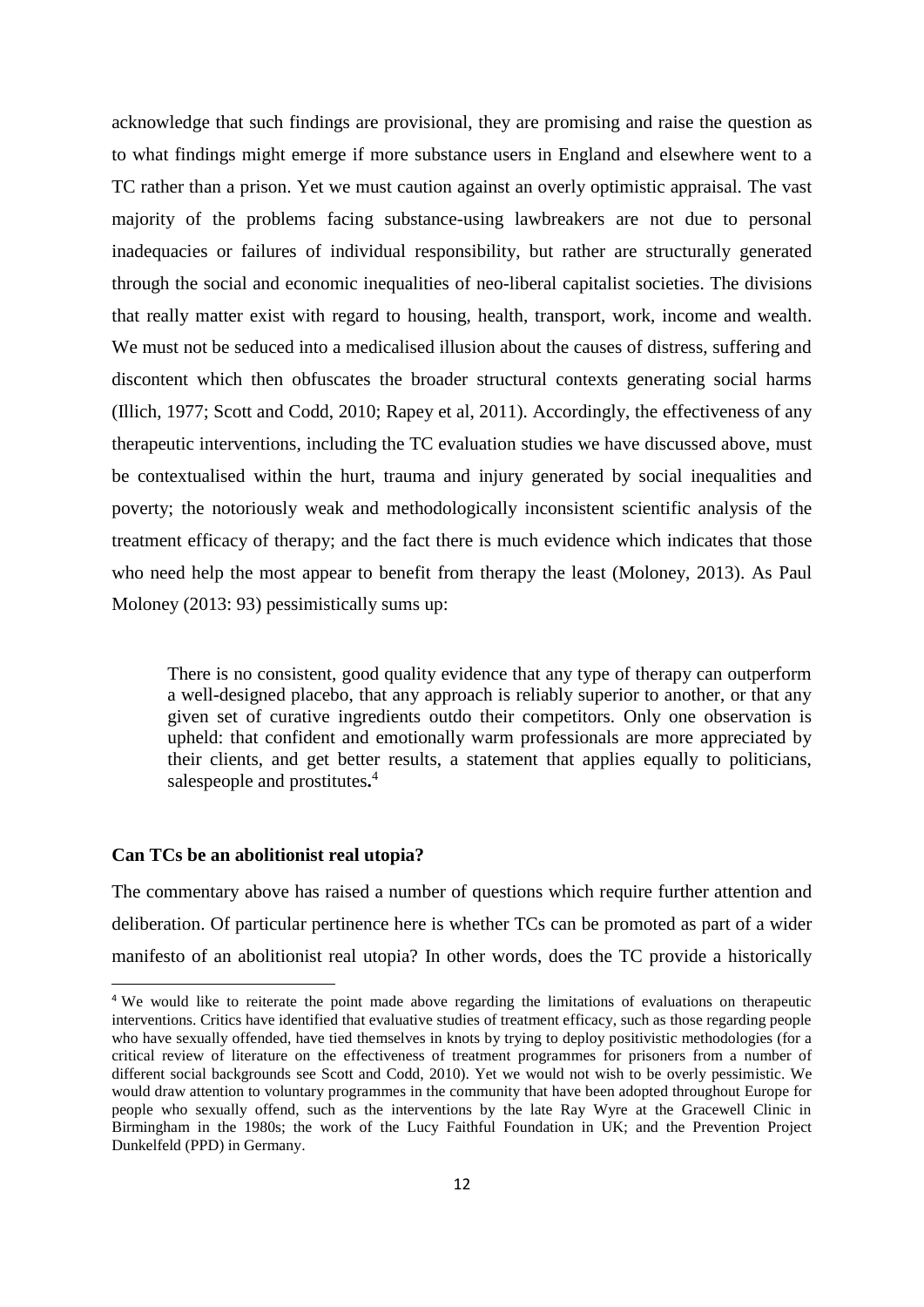immanent alternative that can move beyond the existing punitive-rationale and help to challenge social inequalities? Do they provide a genuinely different way of working alongside individuals who end up in the criminal process as a result of substance use? Are they better places in comparison to prison and can they protect human dignity and minimise human suffering? Can they respect and define clients as human beings who need to be consulted and whose voice is heard rather than merely entities that need to be managed and risk assessed? And do they facilitate or inhibit the requirements of social justice? Let us now reflect upon these questions in more depth.

## *1. TCs as a historically immanent challenge to the punitive rationale.*

TCs are predicated upon helping the individual rather than punishing them. It should be remembered that TCs developed during the 1960s when communal living and notions of peace making were advocated on a social level. In some ways, the TC is part of the legacy of the radical, emancipatory and utopian social movements of this time. In this sense, the TC has a similar historical counter-cultural foundation to that of penal abolitionism (and consequently the abolitionist real utopia). Importantly, the TC is an intervention which is deeply rooted in our historical conjuncture, and thus can provide a plausible and immanent alternative to imprisonment. Although there is some evidence (see below) that the TC can still be deployed in an oppressive and authoritarian manner, a genuine TC is rooted in compassion, mutual aid and the ethic of care. The TC draws upon a therapeutic rather than punitive-rationale, and whatever the limitations of therapy (Moloney, 2013), at its best, this justification endeavours to alleviate, rather than inflict, pain. Undoubtedly, a genuine TC provides a progressive and contradictory space that undermines the logic of penalisation because its overriding philosophy is fundamentally grounded in humanitarian values such as empathy, respect for oneself and respect for others. Ultimately, the TC advocates individual and social forms of inclusion.

Government agendas focusing upon 'community values' and 'reintegration' ignore the harmful consequences of imprisonment post-release, notably the legacies of civil and social death and the further embedding of social inequalities. Evidence indicates that TCs can help reduce harms and may be more 'efficient, effective and economic' than penal custody. Therapeutic interventions can perhaps tap into official discourses around evidence-led policy and thus be attractive to Governments wishing to really break the links between substance use,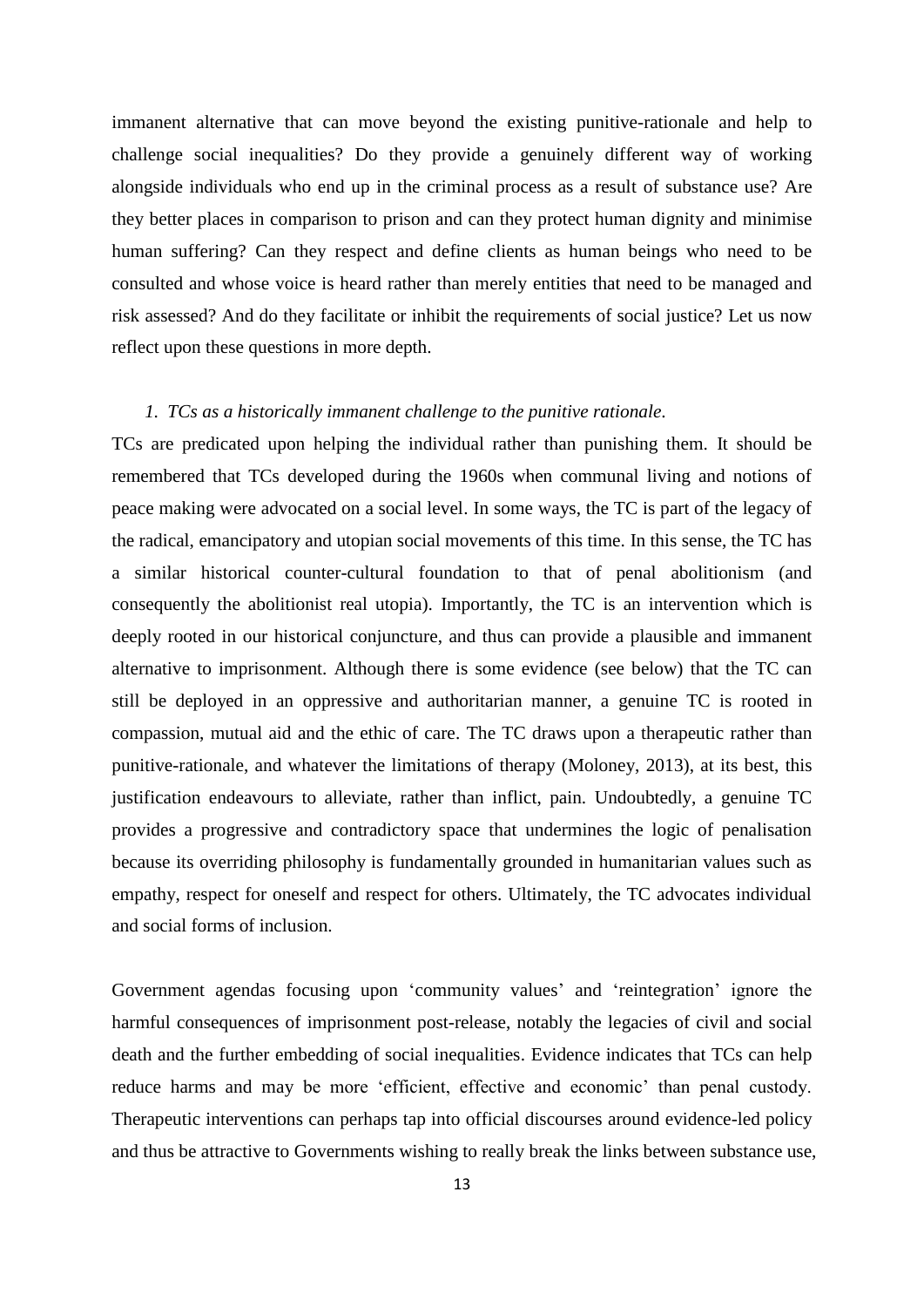criminalisation and penalisation. TCs could also fit into a localised agenda and even potentially have some resonance with populist governmental slogans such as the 'big society', albeit offering a very different form of intervention than that envisaged by Conservative politicians in England and Wales. There is also the argument which governments may find attractive regarding the TC as an intervention prior to incarceration. Imprisonment creates its own individual and social harms and can lead to prisonisation and de-habilitation. For those who genuinely wish to see a rehabilitation revolution, the TC is both revolutionary and grounded in rehabilitative and restorative principles. This all means that a case can be made for TCs to be considered a plausible and politically defensible option in a time of penal excess.

## *2. TCs can be a genuinely alternative way to work alongside substance users.*

TCs have an alternative conception of individuals who are deemed to be problematic which is much more positive than current dominant beliefs about substance users. TCs work with the person, not the socially constructed problems that surround them, such as criminal and deviant labels*.* TCs do not rely on, nor support, the use of diagnostic categories or proposals which suggest that substance users have a disease or some kind of faulty thinking that requires adaptation and modification. In theory, the ethos which underpins all day-to-day activities that take place in a TC is based upon recognising a person as an individual, not a problem, number or risk. In practice, however, we have found that this is somewhat diluted as there is a reoccurring tension among staff and residents when it comes to the admission of individuals with a history of imprisonment. This illustrates the need to divert substance users away from the criminal process.

There then remains the very real possibility that a TC can operate in a similar way to that of the prison, or perhaps even inflict more pain. There is no guarantee that an intervention which calls itself a TC will automatically be *better than* prison (Scott and Gosling, 2015). In one large Italian TC we observed in November 2015, where members were compelled to reside for four years, the daily regime was rooted in exploitive labour practices. This 'TC' appeared to hide behind the claim that work is therapeutic and educational. From day one, residents were allocated to workshops producing goods for local, national and multinational capitalist corporations without recompense. This seems tantamount to a form of servitude. Community membership ranged from 14-25 year olds and, whilst selection criteria may have been based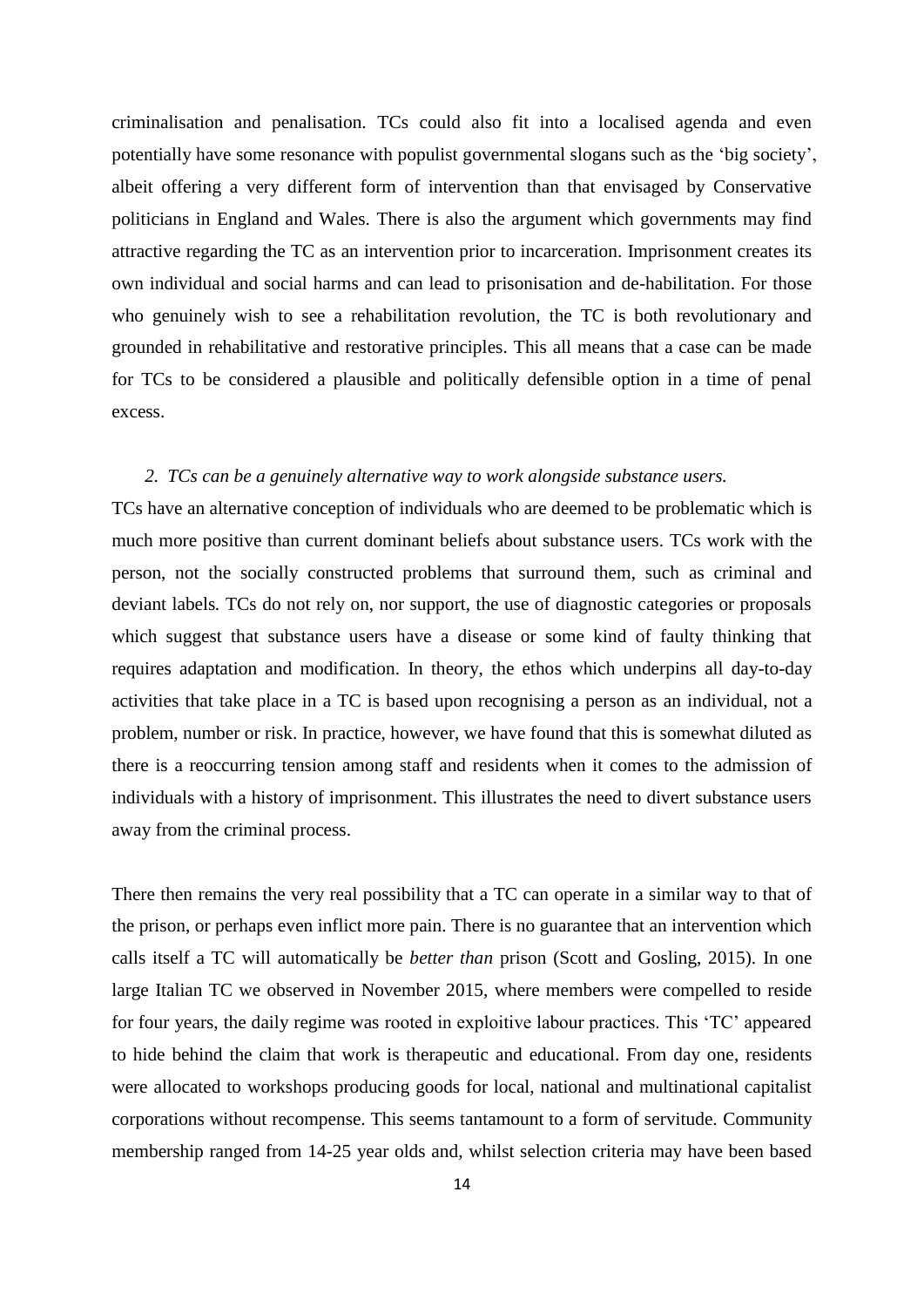on the likelihood of desistance and malleability for change, at this age members are likely to be more flexible in developing skills to ensure that they are economically productive. The division of labour in these workshops was also profoundly masculinist with the role of men and women reflecting a gendered hierarchy of male and female work, ensuring the separation of men and women working in the community. An authoritarian communitarian ethos pertained – there was a rigid and dominating structure that was grounded in extensive supervision. Residents were supervised for their first year by a long-serving peer, which even included being observed and escorted to the bathroom (Scott and Gosling, 2015). Care must be taken therefore to ensure that any proposed alternative intervention does not become a form of 'punishment in disguise' (Hannah-Moffatt, 2001) or a 'prison without walls' (Cohen, 1980). We are calling for genuine alternatives and any proposed TC must not resemble 'semipenal institutions' (Barton, 2005).

### *3. TCs facilitate meaningful participation and acknowledge residents' voices.*

Genuine TCs reject autonomy-sapping and power-abusing characteristics of total institutions in favour of supportive relationships between the service provider and client, described as evocative rather that didactic, as individuals can begin to understand themselves and their relationship with society through an ongoing interaction with their peer community, rather than some form of expert truth or knowledge about the situation that they may have found themselves in.

As we have identified, there can be a tension regarding the 'TC sentence' and the importance of voluntary engagement. This could perhaps in some cases be overcome, but the need for individuals to in some way choose the TC as an alternative sentence seems crucial. Inevitably, this concern places an increased burden on ensuring that democratic participation is at the heart of TC practices. Fitting the TC within the existing sentencing and criminal process can also result in problems of organisation, with tensions resulting from different working credos, orientations and assumptions (i.e. treatment, punishment or welfare logics).

There of course remains the question of what should happen if an individual chooses not to enter a TC and what would be the most appropriate responses under such conditions? We know that coercive therapeutic interventions are much less successful that their voluntary counterparts (Scott and Codd, 2010) and therefore the issue of voluntary participation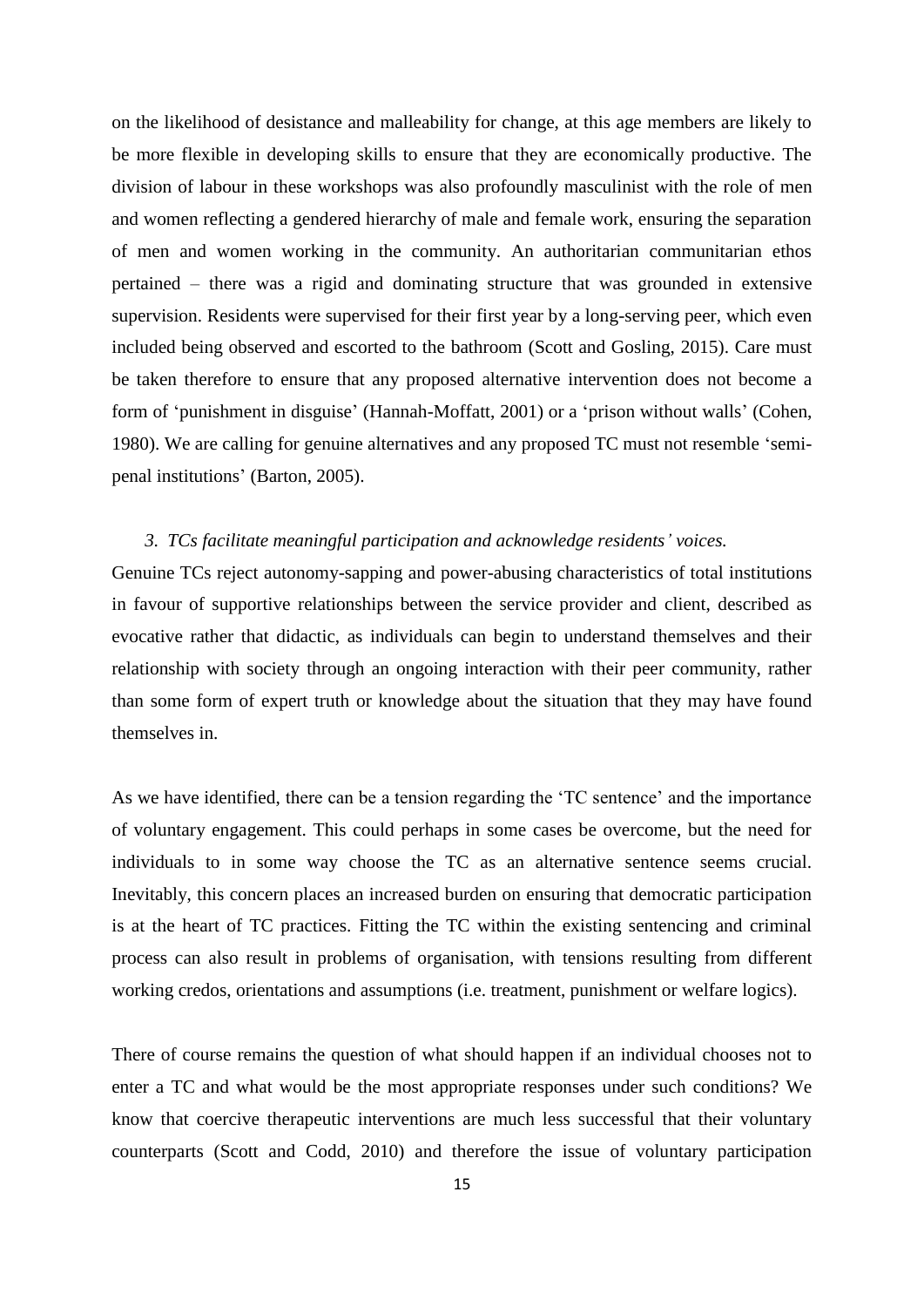remains paramount. We would suggest that alongside the TC there must also be spaces available, perhaps places which in the past have been called sanctuaries, where an individual could reflect upon the possible options available to them. Thus, alongside opportunities for substance users to carefully consider the right path at this moment in life, we would reiterate the point that the TC is only one of a raft of non-penal radical alternatives promoted in an abolitionist real utopia. If an individual was to refuse to voluntarily participate, then perhaps other non-penal interventions would be more appropriate in its place (for examples, see Scott, 2013).

## *4. TCs can protect human dignity and minimise human suffering.*

TCs are based on promoting human dignity, respect for all members of society and human liberation, rather than moral condemnation*.* In other words, they operate alongside individuals, enabling them to work through their problems and to challenge boundaries rather than constructing a neo-liberal 'responsibilised subject'. Instead of 'governing from a distance', TCs provoke questions of the self, but in so doing, also provide an 'invitation to change' (Gosling, 2015) which involves a safe and supportive environment in which longitudinal support, friendship and recognition of one and others' struggles and needs are embraced in the journey away from substance use and related harms.

To avoid an unintentional or hidden escalation of pain, the TC envisaged as an abolitionist real utopia must have sufficient transparency, respect procedural rights, and be rooted in the principles of fairness, equality and legal accountability. TCs can minimise harm on an individual and local community level, which is something of great significance, but we must recognise that they are unable to combat effectively the hurt, injury and suffering generated by structural inequalities and social injustices.

### *5. TCs do not inhibit strategies of social justice.*

The vast amount of people who are imprisoned in England and Wales are from socially marginalised and excluded backgrounds (Scott, 2008). In the focus groups we undertook with TC practitioners and clients, there was a general consensus that TCs can be used in place of a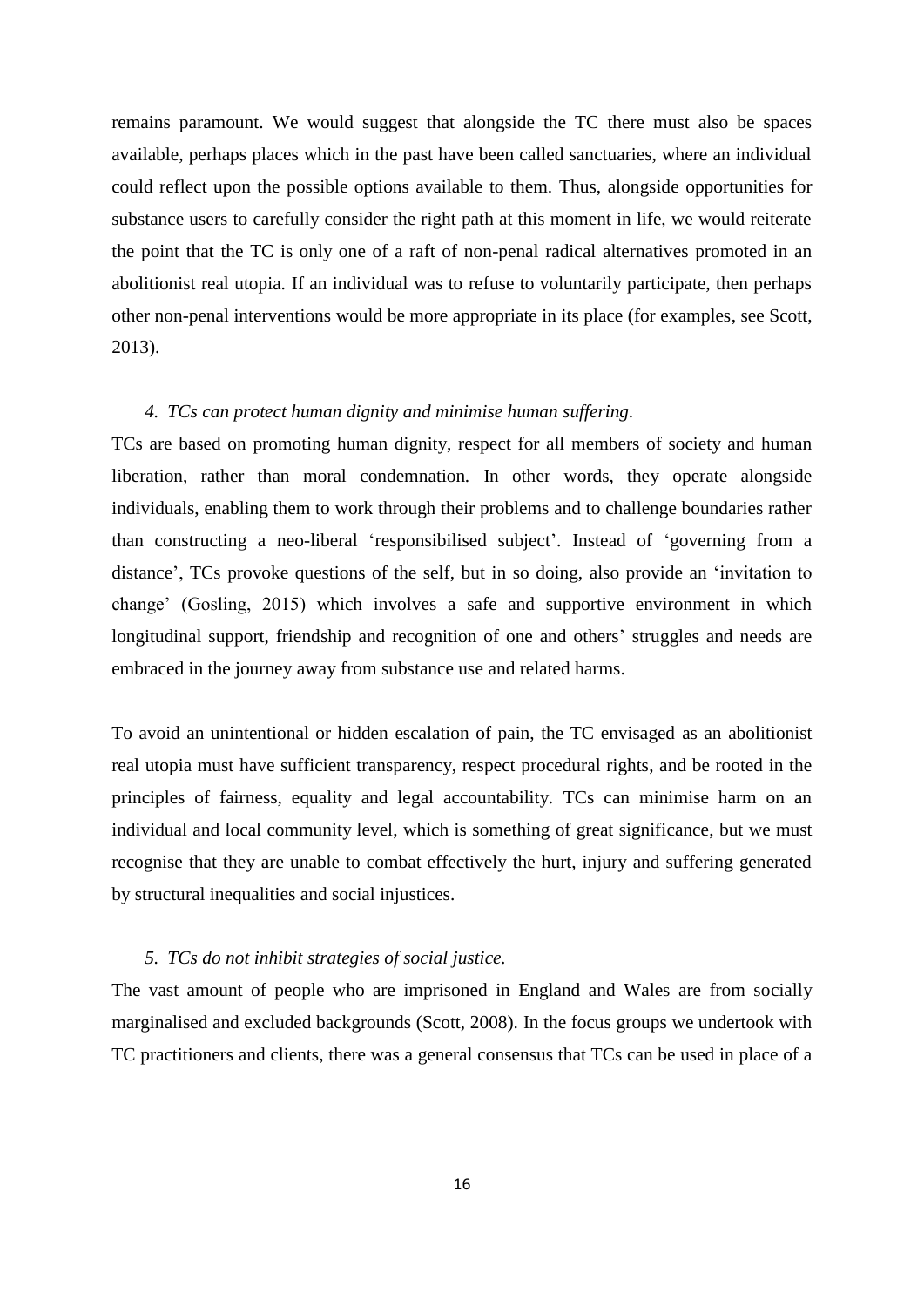prison sentence for substance users who have committed a non-violent offence. <sup>5</sup> The emphasis here on 'non-violent' offenders is strategic. Focusing on such substance users in the TCs may be a good way to introduce the TC to a sceptical audience, but in the long term we would advocate the importance of challenging violence in all of its manifestations, including interpersonal violence. We do not have space to explore the issue of violence and related issues like 'community safety' in depth, but we recognise that not only may the TC be a nonviolent means of responding to interpersonal violence, but that we must also promote policies which seek to challenge other forms of violence, most notably 'institutional violence' and 'structural violence' (Scott, 2015). Here we understand violence in its broadest sense as harmful outcomes damaging human potential through the organisational structures of an institution such as a prison and the structured inequalities of advanced capitalist societies. We have argued throughout this paper that the TC cannot adequately address such harms and injuries, nor can it sufficiently provide 'community safety'. Community safety and reductions in violence can only be achieved by challenging hierarchies of domination and inequitable structures of power and promoting policies grounded in social justice.

We have noted elsewhere that in the focus groups we found there was often caution surrounding 'how many prisoners' a programme could accept before 'they had an impact' on day-to-day therapeutic interventions (Scott & Gosling, 2015). Although this provides a stark contrast to the TC ethos we briefly touched upon earlier, it provides a perfect illustration as to how a substance user's involvement with the criminal process simply adds further pressures and strains when it comes to accessing help and support. With this in mind, we suggest that using TCs alongside the criminal process is ineffective as the context of the intervention compounds inequalities that lead people to prison in the first instance: dehumanising rather than humanising people.

More broadly, we need to locate the focus on the TC as a solution within consideration of broader socio-economic and political contexts, shaping both the application of the criminal label and the focus of the criminal process on impoverished and marginalised communities, which may reinforce individual pathological explanations of 'crime'. An over-emphasis on TCs as a solution may mystify the structural contexts and so must not be separated from a

 $\overline{a}$ 

<sup>5</sup> Focus groups took place between August and November 2014 and were carried out in 5 residential TCs for substance use in England, France, Denmark, Italy and Australia. Further focus groups are planned for 2015 across a number of countries in Europe. The number of participants to date is 60.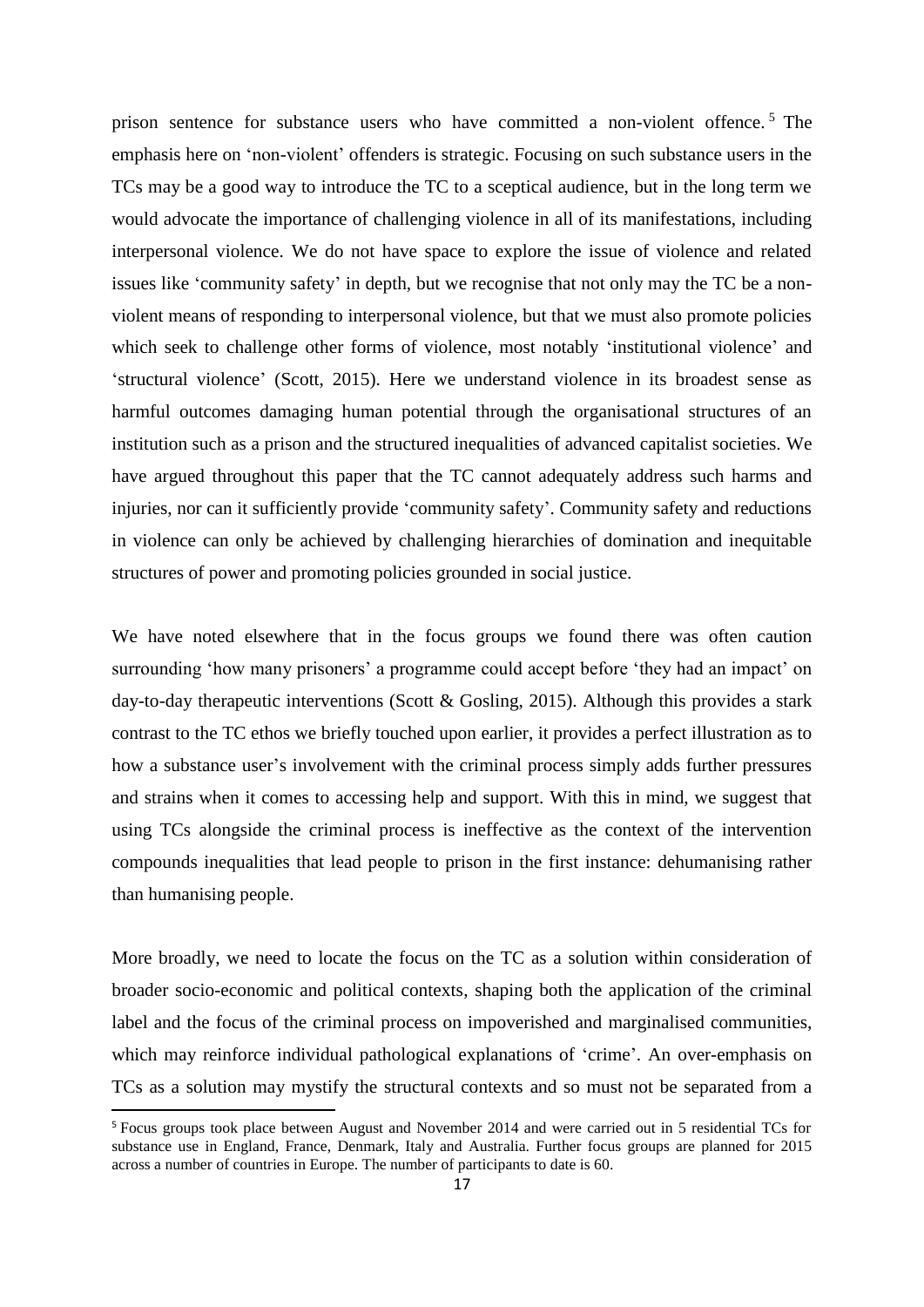wider commitment to promote other radical alternatives and a wider emancipatory changes in how we deal with wrongdoers and social injustice.

## **Conclusions**

Voluntary engagement remains vital and the need for individuals to in some way choose the TC as an alternative sentence seems crucial. Inevitably, this concern places an increased burden on ensuring that democratic participation is at the heart of TC practices. Fitting together the TC within the sentencing and criminal process can also result in problems of organisations, with tensions emerging from different working credos, orientations and assumptions that may prove difficult to overcome. We also remain concerned that through individualising problems, attention may be distracted from how the individual troubles and social problems are generated in the first instance. An over-emphasis on TCs as a solution may obscure the material constraints shaping individual choices. We must never lose our focus on challenging economic and social inequalities. As Moloney (2013:208) argues, if problems:

… are caused by material things happening to material bodies: on one side, traumatic abuse and persecution; and on the other, soul-deadening labour, squalid impoverishment, the boredom of joblessness, the moralising sermons of the privileged … then it seems sensible … to change the world [through] a concerted effort to take the plight of the poor and marginalised seriously, to redistribute wealth [and] to give them more say over their own future …

Yet despite the fear that the TC may only be able to provide a 'plaster for a broken leg', this intervention remains a politically plausible in the UK where talk of rehabilitation continues to have resonance with public opinion and a radical alternative to the prison sentence, albeit one that cannot hope to fully address all of the problems which its clients face in a structurally unequal society.

A TC is something that exists right now and could be implemented immediately in place of a prison sentence in England and Wales. The TC is an alternative that would not be automatically ruled out of the debate – it is a radical alternative for substance use lawbreakers that can compete with the punitive logics of our time. Its logic of support is the antithesis of the punitive trajectory and so long as deployed *beyond* the criminal process, should be able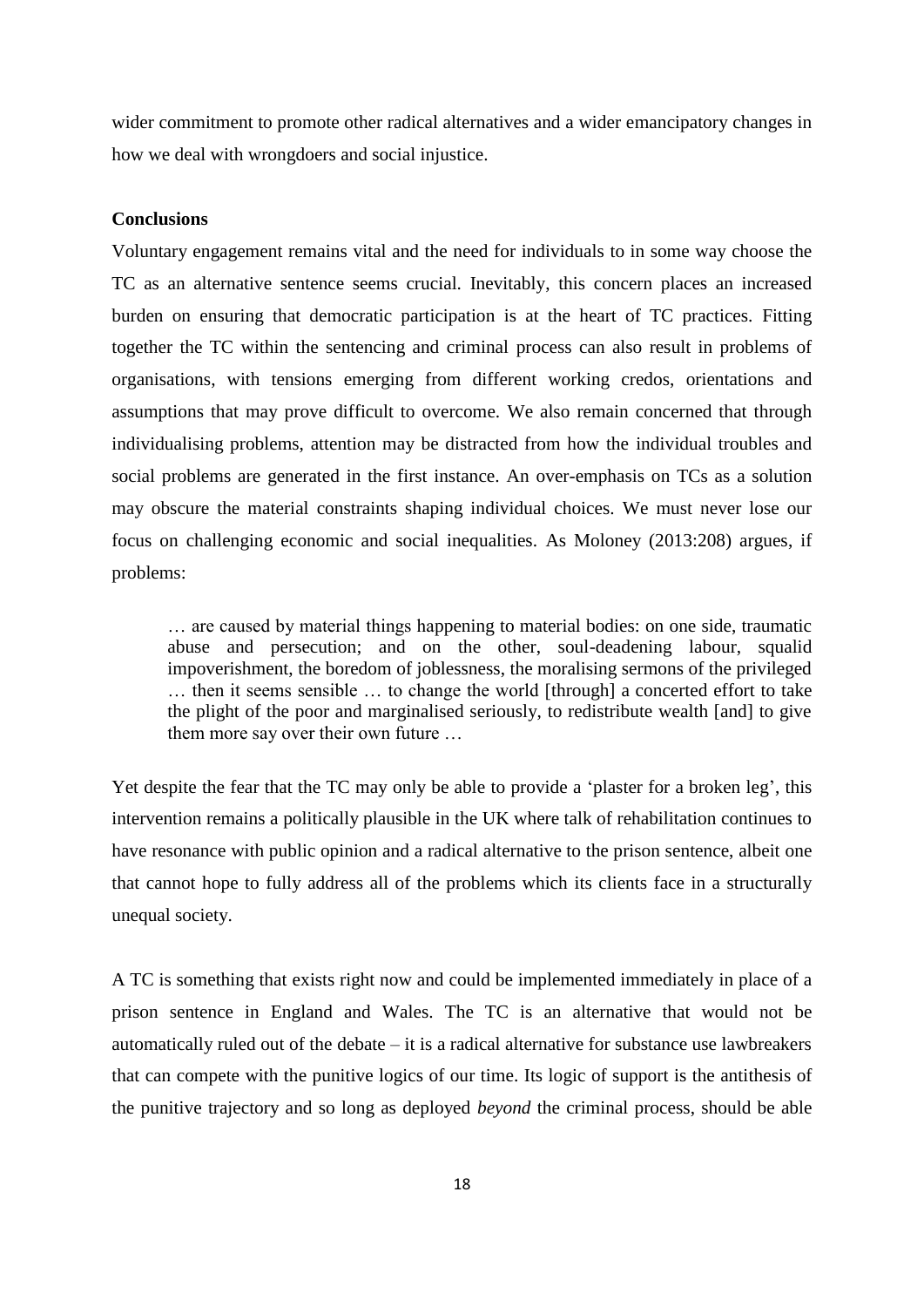also to avoid co-option, although as we highlighted earlier, this is something that must be closely monitored.

There are a number of existing examples from across Europe where TCs are currently being utilised as alternatives to prison, albeit this option is still, in the main, relatively under-used. There is (some) evidence that TCs are more likely to be effective interventions in terms of preventing recidivism for substance use law breakers, but importantly, the principles and practices of genuine TCs also allow us to focus upon human need and human growth as a rationale for their promotion. The evidence suggests the TC is *better* than the prison and, though this may not be the best of all possible solutions (as David Small (2011) has argued, we require a political approach challenging existing material power relations rather than therapy) the TC may yet offer a non-penal real utopian alternative to the current incarceration binge (Scott, 2013; Scott and Gosling, 2015). The TC, when promoted as part of wider strategy to tackle social inequalities and social injustice, may be an intervention that can help ameliorate, rather than exacerbate, some of the worst harms, pains and injuries generated in advanced capitalist societies. On these grounds, TCs can be promoted as a non-penal abolitionist real utopia.

#### **Authors' note**

A version of this article has been published in the *International Journal for Crime, Justice and Social Democracy.* Full reference: Scott, D. and Gosling, H. (2015) "Before Prison, Instead of Prison, Better than Prison: Therapeutic Communities as an abolitionist real utopia." *International Journal of Crime, Justice and Social Democracy.* 5 (1).

#### **References**

Bale, R. Van Stone, W. Kuldau, J. Engelsing, T. Elashoff, R. and Zarcone, V. (1980) Therapeutic Communities versus methadone maintenance. A prospective controlled study of narcotic addiction treatment: Design and one-year follow-up. *Archives of General Psychiatry*. 37(2). Pp. 179-193.

Barton, A. (2005) *Fragile moralities, dangerous sexualities* Aldershot: Ashgate

Belenko, S. Foltz, C. Lang, M. Hung-En, S. (2004) Recidivism among high-risk drug felons : a longitudinal analysis following residential treatment. *Journal of Offender Rehabilitation.* 40(112). Pp. 105-321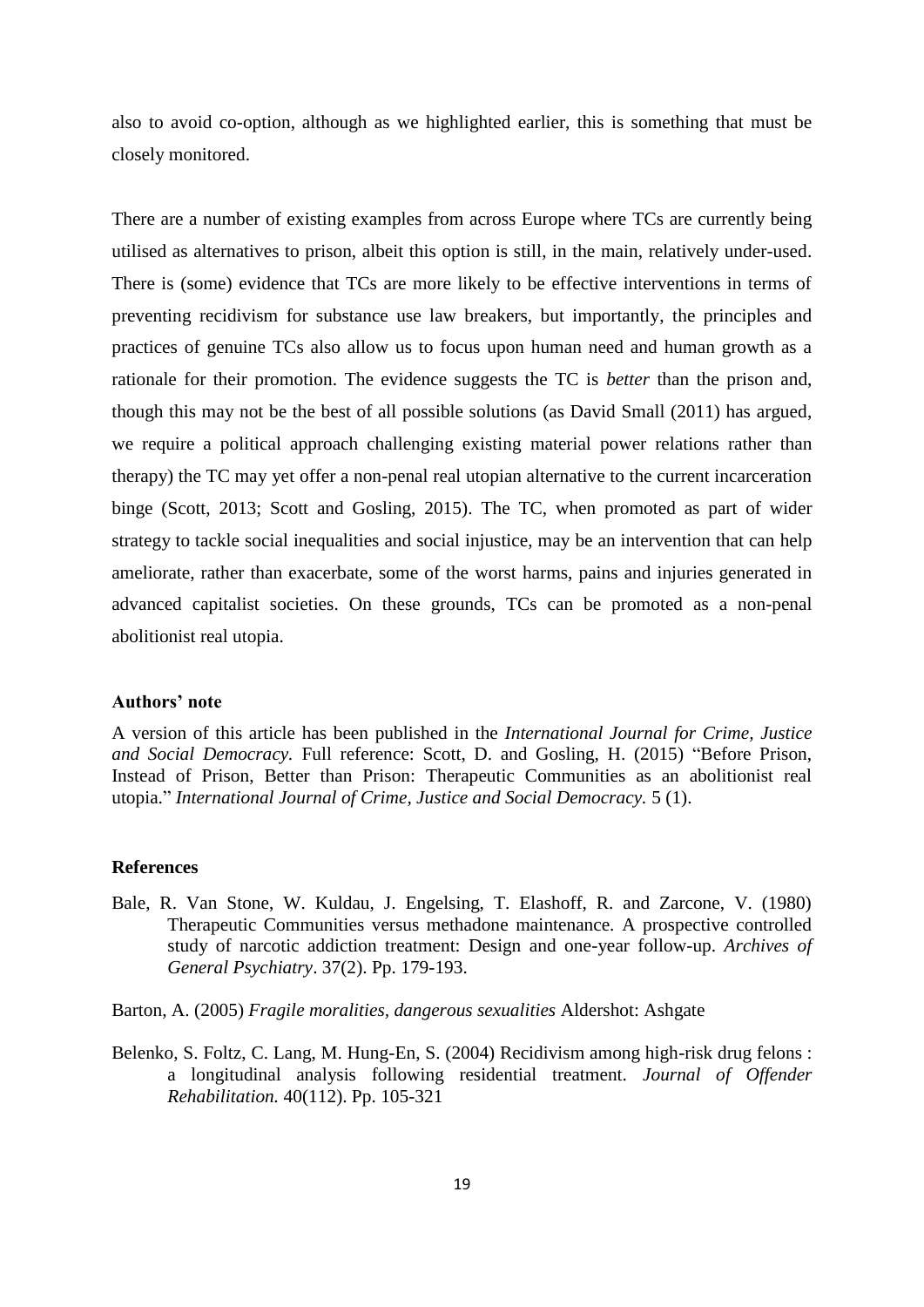- Broekaert, E., Vandevelde, S., Schuyten, G., Erauw, K. and Bracke, R. (2004). Evolution of encounter group methods for substance abusers. *Addictive Behaviours.* 29. Pp. 231- 244.
- Broekaert, E., Vandevelde, S., Soyez, V., Yates, R., and Slater, A. (2006). The Third Generation of Therapeutic Communities: The Early Development of the TC for Addictions in Europe. *European Addiction Research.* 12. Pp. 01–11.
- Cohen, S. (1980) "Preface" in Dronfield, L. (1980) *Outside Chance* London: Null
- DeLeon, G. (2000). *The Therapeutic Community. Theory, Model and Method*. New York: Springer.
- Dyna, P. and Sung, H. (2000) The Safety and effectiveness of diverting felony drug offenders to residential treatment as measured by recidivism. *Criminal Justice Policy Review*. 11(4). Pp. 299-311.
- French, M. McCollister, K. sacks, S. McKendrick, K. DeLeon, G. (2002) Benefit-cost analysis of a modified Therapeutic Community for mentally ill chemical abusers. *Evaluation and Programme Planning.* 21(2). Pp. 137-198.
- Glaser, A. (1983). Therapeutic communities and therapeutic communities: A Personal Perspective. *International Journal of Therapeutic Communities*. 4(2). Pp. 150-162.
- Goethals, I., Soyez, V., Melnick, G., DeLeon, G. and Broekaert, E. (2011). Essential Elements of Treatment: A Comparative Study between European and American Therapeutic Communities for Addiction. *Substance Use and Misuse.* 46. Pp. 1023– 1031.
- Gosling, H. (2015) *An Invitation to Change? An Ethnographic Study of a Therapeutic Community for Substance use*. Unpublished PhD Thesis*. Liverpool John Moores University.*
- Hannah-Moffatt, K. (2001) *Punishment in Disguise* Toronto: University of Toronto Press
- Farrall, A. (2000) Testing the effect of Therapeutic Communities. *Women, Crime and Drugs. Women and Criminal Justice*. 11(1). Pp. 21-48.
- Illich, I. (1977) *Limits to Medicine: Medical Nemesis - The Expropriation of Health* Harmondsworrth: Penguin Books Ltd
- Kennard, D. (1998). *An Introduction to Therapeutic Communities. Therapeutic Communities.* London: Jessica Kingsley Publishers.
- Kooyman, M. (1986). "The Psychodynamics of Therapeutic Communities for Treatment of Heroin Addicts". In: DeLeon, G. and Ziegenfuss, J. (1986). *Therapeutic Communities for Addictions. Readings in Theory, Research and Practice.* USA: Springfield. Pp. 29- 41.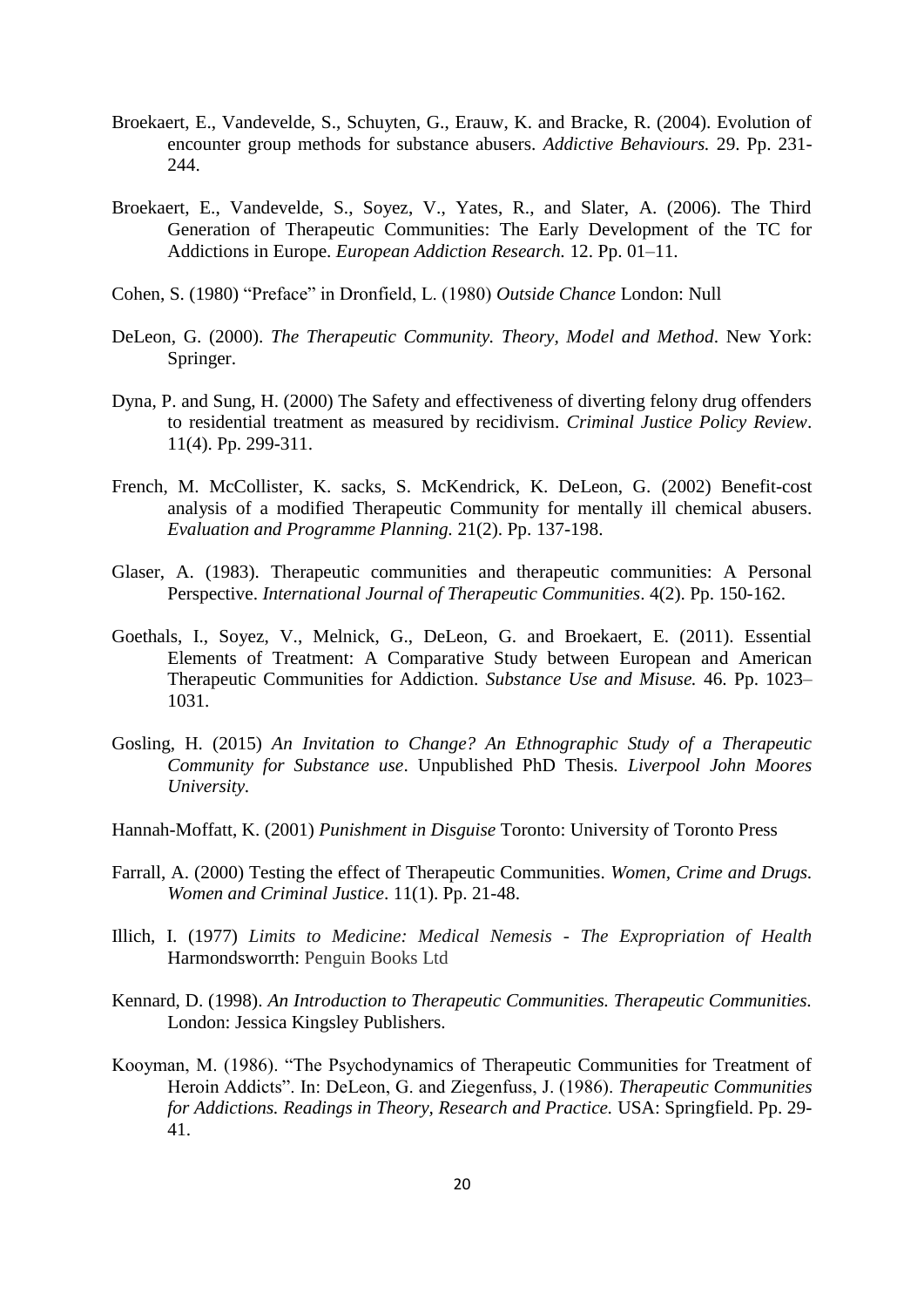- Kooyman, M. (1993). *Therapeutic Communities for Addicts. Intimacy, Parent Involvement and Treatment Outcome*. The Netherlands: Swets and Zeitlinger.
- Lamb, H.R. and Goertzes, V. (1974) Ellsworth House: A Community Alternative to Jail. *American Journal of Psychiatry.* 131. Pp. 64-68.
- Lipton, D. (1998). Therapeutic community treatment programming in correction. *Psychology, Crime and Law.* 4(3). Pp. 213-263.
- Lipton, D. (2010). "A therapeutic distinction with a difference: Comparing American concept-based therapeutic communities and British democratic therapeutic community treatment for prison inmates". In: Shuker, R. and Sullivan, E. (eds.). *Grendon and the Emergence of Forensic Therapeutic Communities: Development in Research and Practice.* Chichester: Wiley-Blackwell.
- Mathiesen, T. (1974) *The Politics of Abolition* Oxford: Martin Robertson
- Messina, N. Buldon, W. Hagopian, G. and Prendergast, M. (2000) Predictors of prison-based treatment outcomes: a comparison of men and women participants. *American Journal of Drug and Alcohol Abuse. 32*(1). Pp. 7-22.
- Moloney, P. (2013) *The Therapy Industry* London: Pluto Press
- Nemes, S. Wish, E. Messina, N. (1999) Comparing the impact of standard and abbreviated treatment in a Therapeutic Community. Findings from the district of Columbia treatment initiative experiment. *Journal of Substance Abuse Treatment.* 17(4). Pp. 339-347.
- Perfas, F. (2004). *Therapeutic Community. Social Systems Perspective*. Lincoln: iUniverse, Inc.
- Rapley, M., Moncrieff, J. and Dillon, J. (2011) "Carving nature at its joints" in Rapley, M., Moncrieff, J. and Dillon, J. (eds) (2011) *De-Medicalising Misery* London: Palgrave
- Rawlings, B. and Yates, R. (2001). *Therapeutic Communities for The Treatment of Drug Users.* Therapeutic Communities. London: Jessica Kingsley
- Scott, D. (2008) *Penology* London: Sage
- Scott, D. (2013) "Visualising an abolitionist real utopia: principles, policy and practice" in Malloch, M. and Munro, B. (eds) (2013) *Crime, Critique and Utopia* London: Palgrave
- Scott, D. (2015) "Eating your insides out: interpersonal, cultural and institutionally-structured violence in the prison place" in *Prison Service Journal* September, 2015
- Scott, D. and Codd, H. (2010) *Controversial Issues in Prison* Buckingham: Open University Press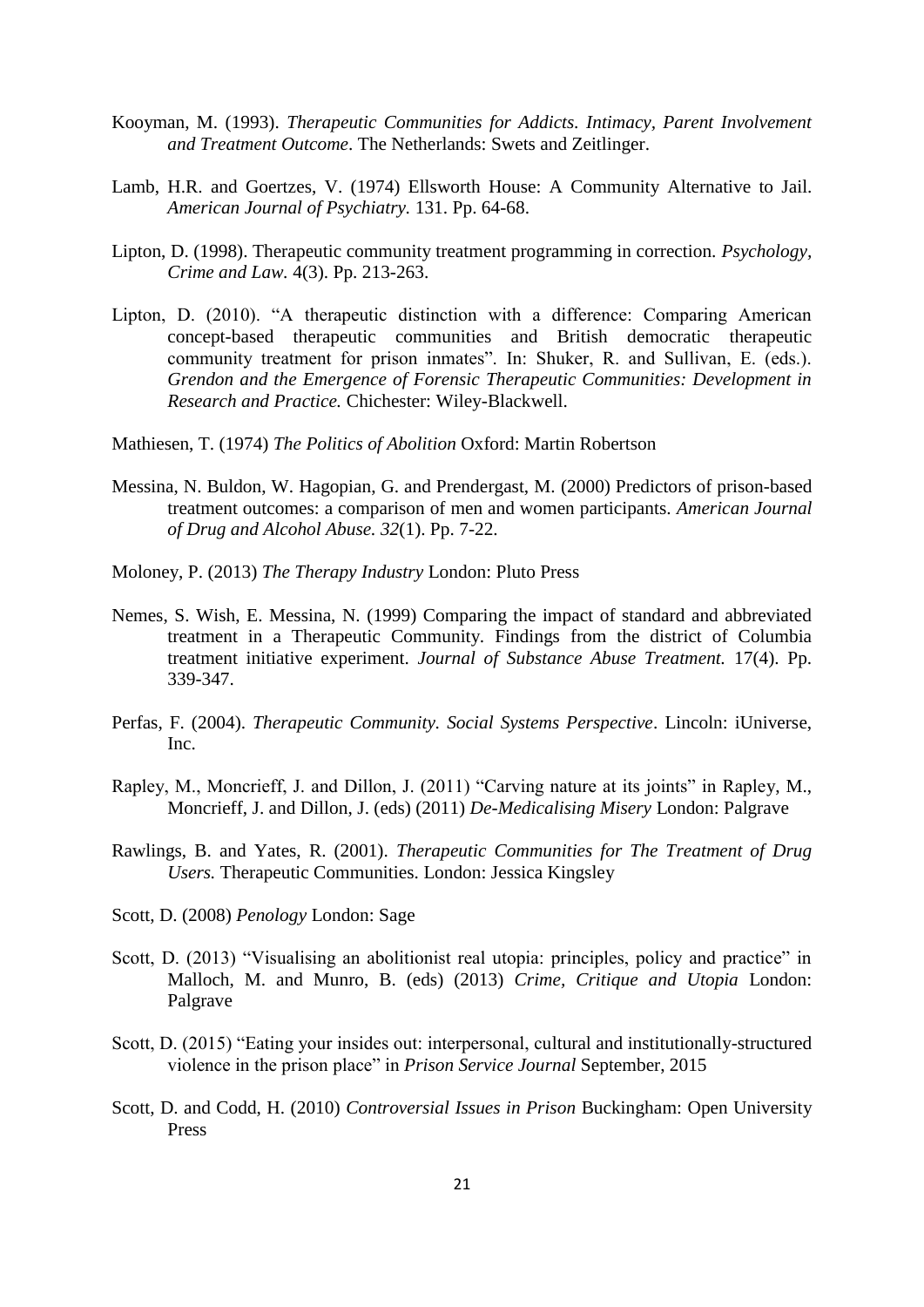- Scott, D. and Gosling, H. (2015) "Counterblast: Thinking Beyond the Punitive Rationale Promoting TCs as a radical alternative to prison?" in *Howard Journal of Criminal Justice* September, 2015
- Small, D. (2011) "Psychotherapy: illusion with no future" in Rapley, M., Moncrieff, J. and Dillon, J. (eds) (2011) *De-Medicalising Misery* London: Palgrave
- Stevens, A. (2013). *Offender Rehabilitation and Therapeutic Communities. Enabling Change The TC Way*. United Kingdom: Routledge.
- Sugarman, B. (1984). Towards a new, common model of the therapeutic community: structural components, learning processes and outcomes. *International Journal of Therapeutic Communities* 5(2). Pp. 77-98.
- Sugerman, B. (1986). "Structure, Variations and Context. A Sociological View of the Therapeutic Community". In: DeLeon, G. and Ziegenfuss, J. (1986). *Therapeutic Communities for Addictions. Readings in Theory, Research and Practice*. USA: Springfield.
- Vanderplasschen, W. ,Vandevelde, S. and Broekaert, E. (2014). *Therapeutic Communities for treating addictions in Europe. Evidence, current practices and future challenges*. European Monitoring Centre for Drugs and Drug Addictions. Available on-line at: [http://www.emcdda.europa.eu/attachements.cfm/att\\_226003\\_EN\\_TDXD14015ENN\\_](http://www.emcdda.europa.eu/attachements.cfm/att_226003_EN_TDXD14015ENN_final.pdf) [final.pdf](http://www.emcdda.europa.eu/attachements.cfm/att_226003_EN_TDXD14015ENN_final.pdf) [accessed 10.10.2014].
- Waldorf, D. (1971). Social Control in Therapeutic Communities for the treatment of Drug Addicts. *The International Journal of the Addictions*. 6(1). Pp. 29–43.
- White, W. (1998). *Slaying the Dragon. The History of Addiction Treatment and Recovery in America.* Bloomington: Lighthouse Institute.
- Wilson, S. and Mandelbrote, B. (1985). Reconviction Rates of Drug Dependent Patients Treated in a Residential Therapeutic Community: 10 Year Follow-Up. *British Medical Journal*. 291. Pp. 105.
- Yates, R. (1981). *Out from the Shadow*. London: NACRO.
- Yates, R. (2002). *A Brief History of British Drug Policy: 1950–2001. Scottish Drugs Training Project*. University of Stirling. Available online at: <https://dspace.stir.ac.uk/bitstream/1893/1135/1/1950-2001.pdf> [accessed 22.01.2014].
- Yates, R. (2003). A Brief Moment of Glory: The Impact of The Therapeutic Community Movement on the Drug Treatment Systems in the UK. *International Journal of Social Welfare.* 12. Pp. 239–243.
- Yates, R. (2012). "In It For The Long Haul: Recovery Capital, Addiction Theory and the Inter-Generational Transmission of Addictive Behaviour". In: Adan, A. and Vilanou, C. *Substance Abuse Treatment: Generalities and Specificities*. Barcelona: Marge-Medica Books. Pp. 35-51.